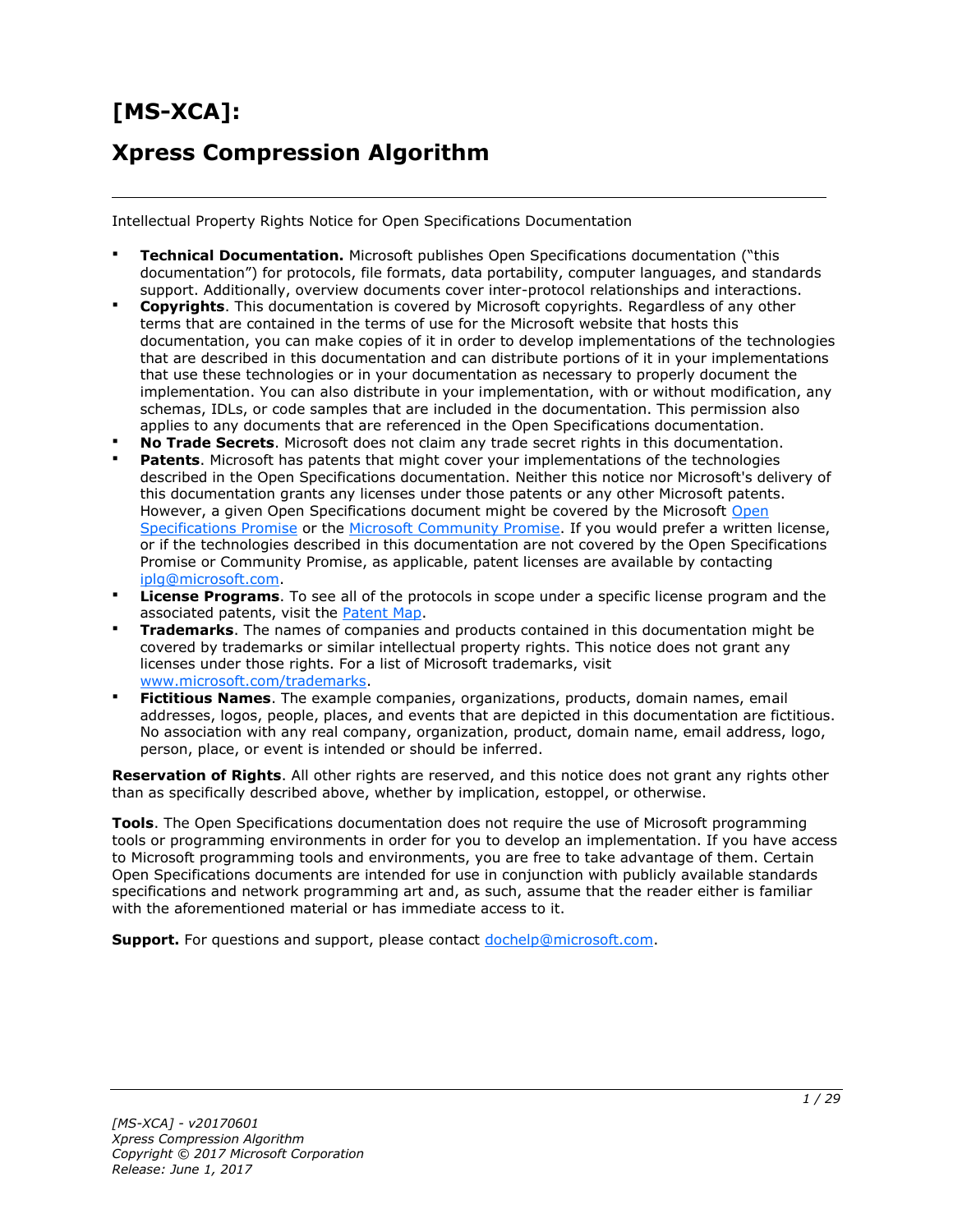#### **Revision Summary**

| <b>Date</b> | <b>Revision</b><br><b>History</b> | <b>Revision</b><br><b>Class</b> | <b>Comments</b>                                                                 |
|-------------|-----------------------------------|---------------------------------|---------------------------------------------------------------------------------|
| 12/16/2011  | 1.0                               | <b>New</b>                      | Released new document.                                                          |
| 3/30/2012   | 1.0                               | None                            | No changes to the meaning, language, or formatting of the<br>technical content. |
| 7/12/2012   | 1.0                               | None                            | No changes to the meaning, language, or formatting of the<br>technical content. |
| 10/25/2012  | 2.0                               | Major                           | Significantly changed the technical content.                                    |
| 1/31/2013   | 2.0                               | None                            | No changes to the meaning, language, or formatting of the<br>technical content. |
| 8/8/2013    | 2.0                               | None                            | No changes to the meaning, language, or formatting of the<br>technical content. |
| 11/14/2013  | 2.1                               | Minor                           | Clarified the meaning of the technical content.                                 |
| 2/13/2014   | 2.1                               | None                            | No changes to the meaning, language, or formatting of the<br>technical content. |
| 5/15/2014   | 2.1                               | None                            | No changes to the meaning, language, or formatting of the<br>technical content. |
| 6/30/2015   | 3.0                               | Major                           | Significantly changed the technical content.                                    |
| 10/16/2015  | 3.0                               | None                            | No changes to the meaning, language, or formatting of the<br>technical content. |
| 7/14/2016   | 3.0                               | None                            | No changes to the meaning, language, or formatting of the<br>technical content. |
| 6/1/2017    | 3.0                               | None                            | No changes to the meaning, language, or formatting of the<br>technical content. |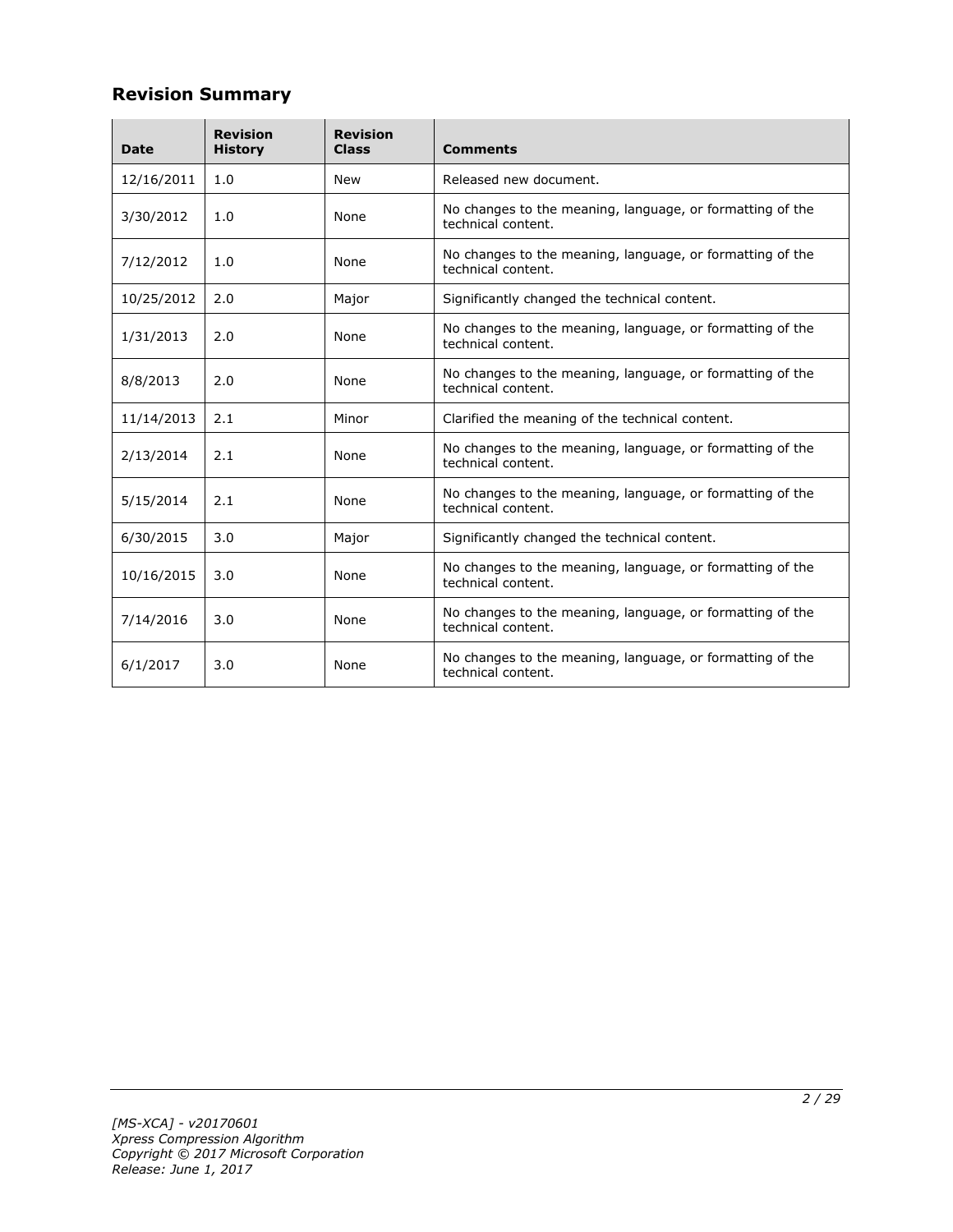## **Table of Contents**

| 1             |                    |  |
|---------------|--------------------|--|
| 1.1           |                    |  |
| 1.2           |                    |  |
|               | 1.2.1              |  |
|               | 1.2.2              |  |
| 1.3           |                    |  |
| 1.4           |                    |  |
| 1.5           |                    |  |
| 1.6           |                    |  |
| $\mathbf{2}$  |                    |  |
| 2.1           |                    |  |
|               | 2.1.1              |  |
|               | 2.1.2              |  |
|               | 2.1.3              |  |
|               | 2.1.4              |  |
|               | 2.1.4.1            |  |
|               | 2.1.4.2            |  |
|               | 2.1.4.3            |  |
|               |                    |  |
|               | 2.2.1              |  |
|               | 2.2.2              |  |
|               | 2.2.3              |  |
|               | 2.2.4              |  |
| 2.3           |                    |  |
| 2.3.1         |                    |  |
|               | 2.3.2              |  |
|               | 2.3.3              |  |
|               | 2.3.4              |  |
| 2.4           |                    |  |
| 2.4.1         |                    |  |
|               | 2.4.2              |  |
|               | 2.4.3              |  |
|               | 2.4.4              |  |
| $2.5^{\circ}$ |                    |  |
|               | 2.5.1              |  |
|               | 2.5.1.1<br>2.5.1.2 |  |
|               | 2.5.1.3            |  |
|               | 2.5.1.4            |  |
|               | 2.5.2              |  |
|               | 2.5.3              |  |
| 2.5.4         |                    |  |
|               |                    |  |
|               |                    |  |
| 3.1           |                    |  |
| 3.2           |                    |  |
| 3.3           |                    |  |
|               |                    |  |
| 4.1           |                    |  |
| 4.2           |                    |  |
|               |                    |  |
| 5             |                    |  |
| 6             |                    |  |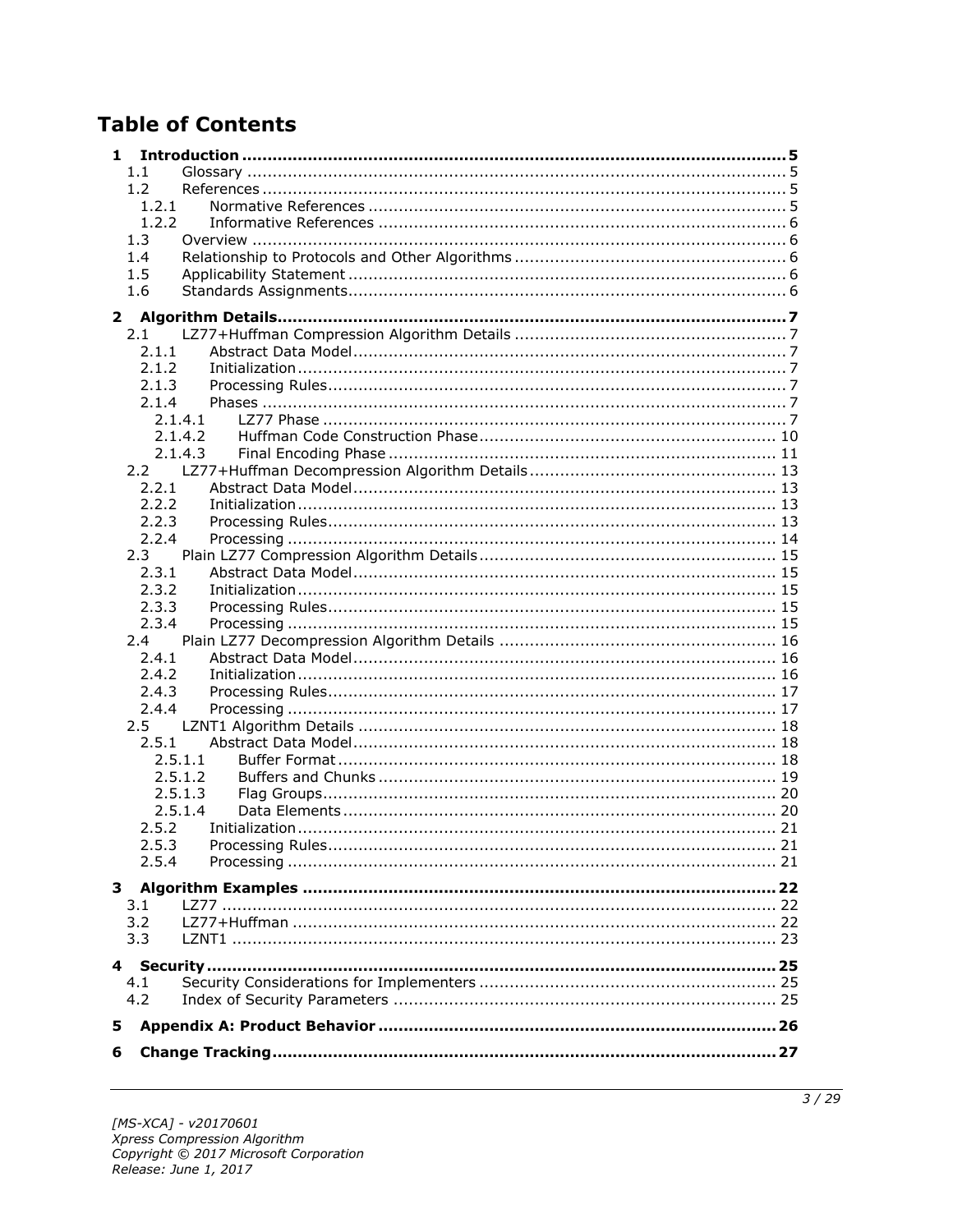| $\sim$ |  |
|--------|--|
|--------|--|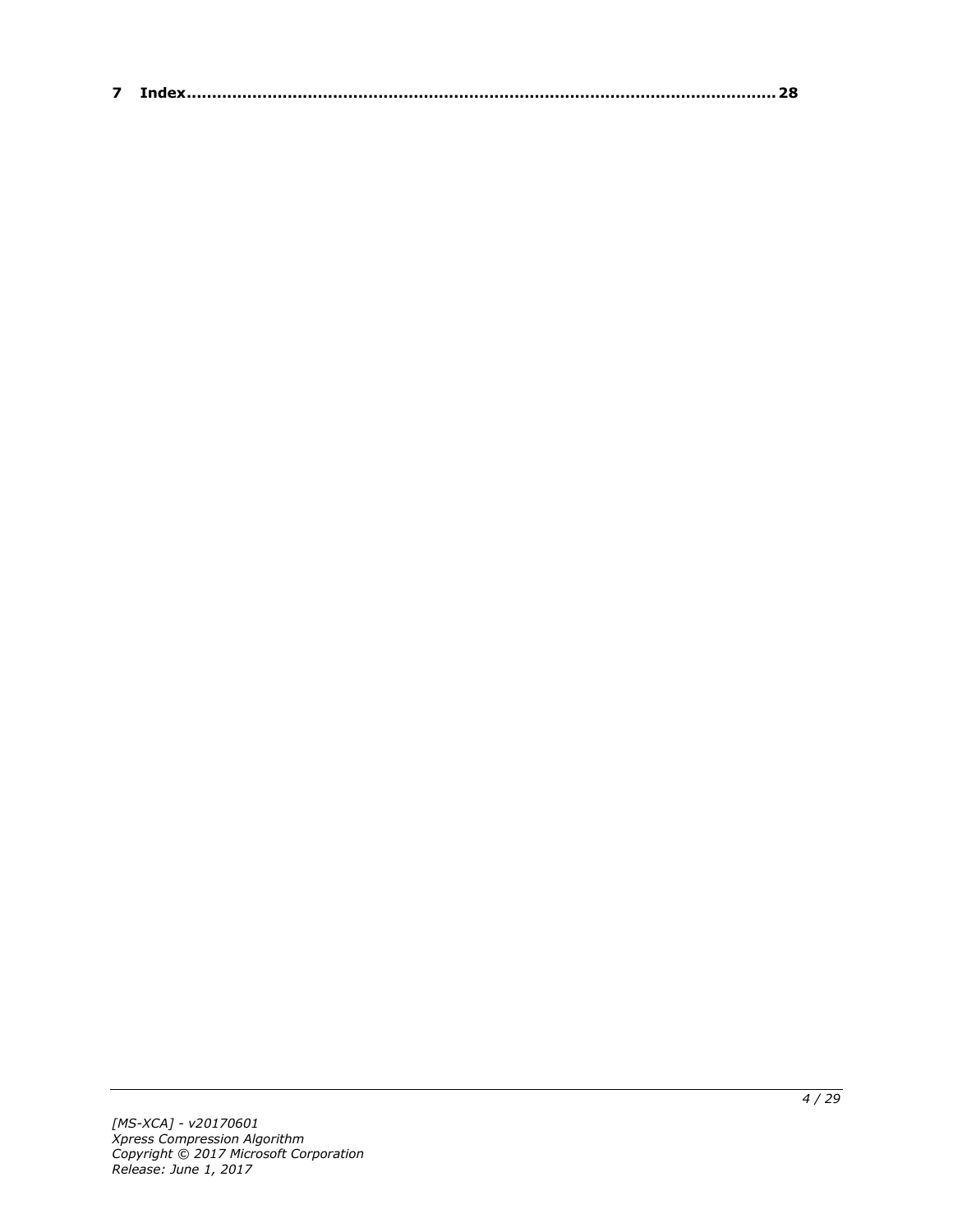### <span id="page-4-0"></span>**1 Introduction**

The Xpress Compression Algorithm has three variants, all designed for speed.

The fastest variant, Plain LZ77, implements the **[LZ77](#page-4-4)** algorithm [\(\[UASDC\]\)](https://go.microsoft.com/fwlink/?LinkId=90549).

A slower variant, LZ77+Huffman, adds a Huffman encoding pass on the LZ77 data.

A third variant, LZNT1, implements LZ77 without the Huffman encoding pass of the second variant, but with an encoding process less complex than Plain LZ77.

Sections 1.6 and 2 of this specification are normative. All other sections and examples in this specification are informative.

#### <span id="page-4-1"></span>**1.1 Glossary**

This document uses the following terms:

<span id="page-4-7"></span>**Huffman alphabet**: A set of symbols used in Huffman encoding.

<span id="page-4-8"></span>**Huffman code**: See "prefix code".

<span id="page-4-6"></span>**Huffman codes**: A set of variable-length bit sequences for an alphabet of symbols. In order to provide compression, more frequent symbols are assigned shorter bit sequences. The bottomup Huffman construction process is optimal in the sense that the total length of the data is minimized, given the number of times each symbol occurs.

<span id="page-4-9"></span>**Huffman symbol**: See "prefix code".

- <span id="page-4-4"></span>**LZ77**: A general-purpose compression technique introduced by Lempel and Ziv in 1977. Byte sequences that are the same as previous sequences are replaced by a (length, distance) pair that unambiguously references the earlier sequence.
- <span id="page-4-5"></span>**prefix code**: A type of code system, typically variable-length, having the prefix property, in that no valid code word in the system is a prefix of any other valid code word in the set.
- **MAY, SHOULD, MUST, SHOULD NOT, MUST NOT:** These terms (in all caps) are used as defined in [\[RFC2119\].](https://go.microsoft.com/fwlink/?LinkId=90317) All statements of optional behavior use either MAY, SHOULD, or SHOULD NOT.

#### <span id="page-4-2"></span>**1.2 References**

Links to a document in the Microsoft Open Specifications library point to the correct section in the most recently published version of the referenced document. However, because individual documents in the library are not updated at the same time, the section numbers in the documents may not match. You can confirm the correct section numbering by checking the [Errata.](http://msdn.microsoft.com/en-us/library/dn781092.aspx)

#### <span id="page-4-3"></span>**1.2.1 Normative References**

We conduct frequent surveys of the normative references to assure their continued availability. If you have any issue with finding a normative reference, please contact [dochelp@microsoft.com.](mailto:dochelp@microsoft.com) We will assist you in finding the relevant information.

[IEEE-MRC] Huffman, D.A., "A Method for the Construction of Minimum-Redundancy Codes", Proceedings of the IRE, vol. 40, pp. 1098-1101, September 1952, [http://ieeexplore.ieee.org/xpls/abs\\_all.jsp?arnumber=4051119&tag=1](https://go.microsoft.com/fwlink/?LinkId=227659)

[RFC2119] Bradner, S., "Key words for use in RFCs to Indicate Requirement Levels", BCP 14, RFC 2119, March 1997, [http://www.rfc-editor.org/rfc/rfc2119.txt](https://go.microsoft.com/fwlink/?LinkId=90317)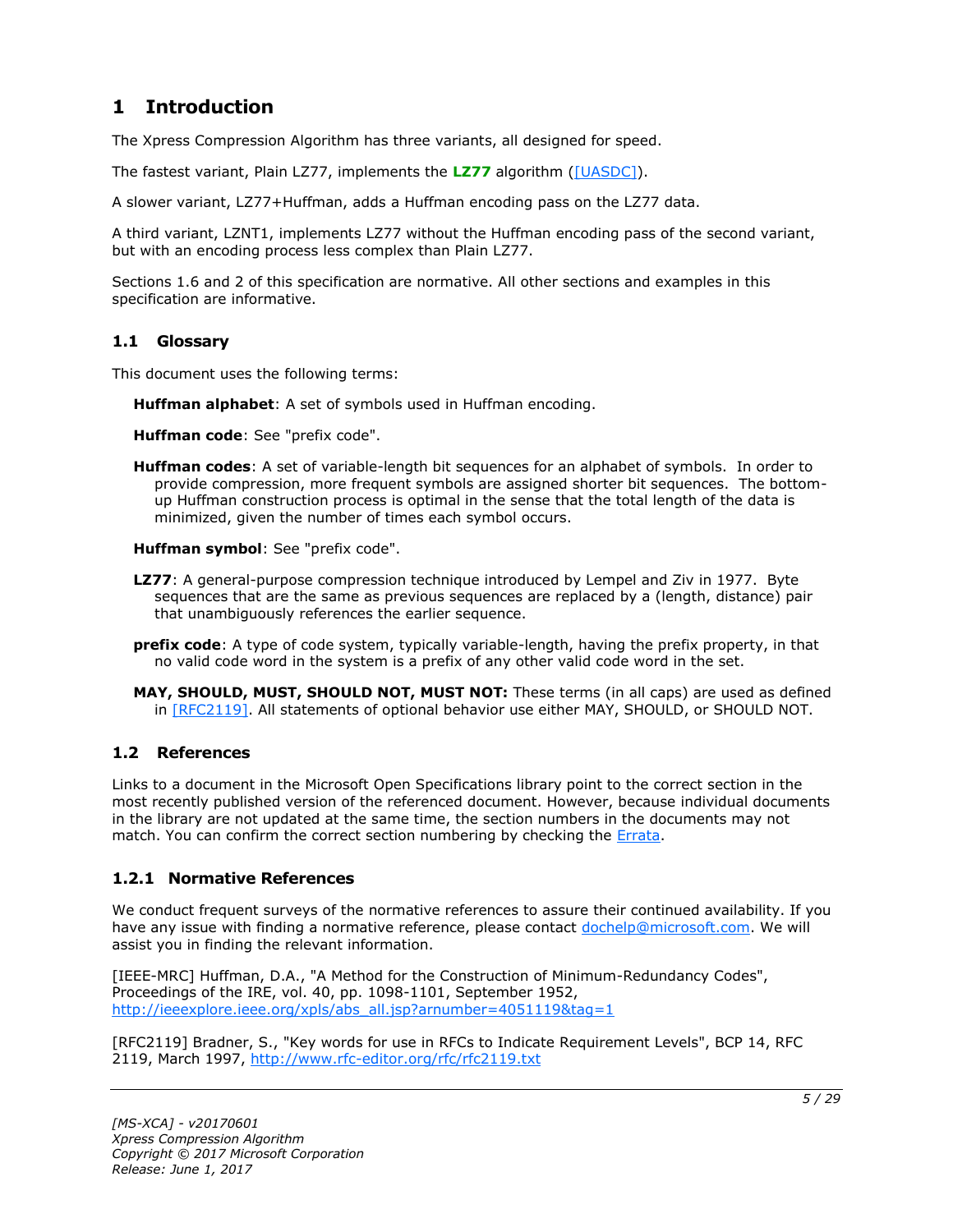[UASDC] Ziv, J. and Lempel, A., "A Universal Algorithm for Sequential Data Compression", May 1977, [http://www.cs.duke.edu/courses/spring03/cps296.5/papers/ziv\\_lempel\\_1977\\_universal\\_algorithm.pdf](https://go.microsoft.com/fwlink/?LinkId=90549)

#### <span id="page-5-0"></span>**1.2.2 Informative References**

None.

#### <span id="page-5-1"></span>**1.3 Overview**

This algorithm efficiently compresses data that contain repeated byte sequences. It is not designed to compress image, audio, or video data. Between the trade-offs of compressed size and CPU cost, it heavily emphasizes low CPU cost.

#### <span id="page-5-2"></span>**1.4 Relationship to Protocols and Other Algorithms**

This algorithm does not depend on any other algorithms or protocols. It is a compression method designed to have minimal CPU overhead for compression and decompression. A protocol that depends on this algorithm would typically need to transfer significant amounts of data that cannot be easily precompressed by another algorithm having a better compression ratio.

#### <span id="page-5-3"></span>**1.5 Applicability Statement**

This algorithm is appropriate for any protocol that transfers large amounts of easily compressible textlike data, such as HTML, source code, or log files. Protocols use this algorithm to reduce the number of bits transferred.

#### <span id="page-5-4"></span>**1.6 Standards Assignments**

None.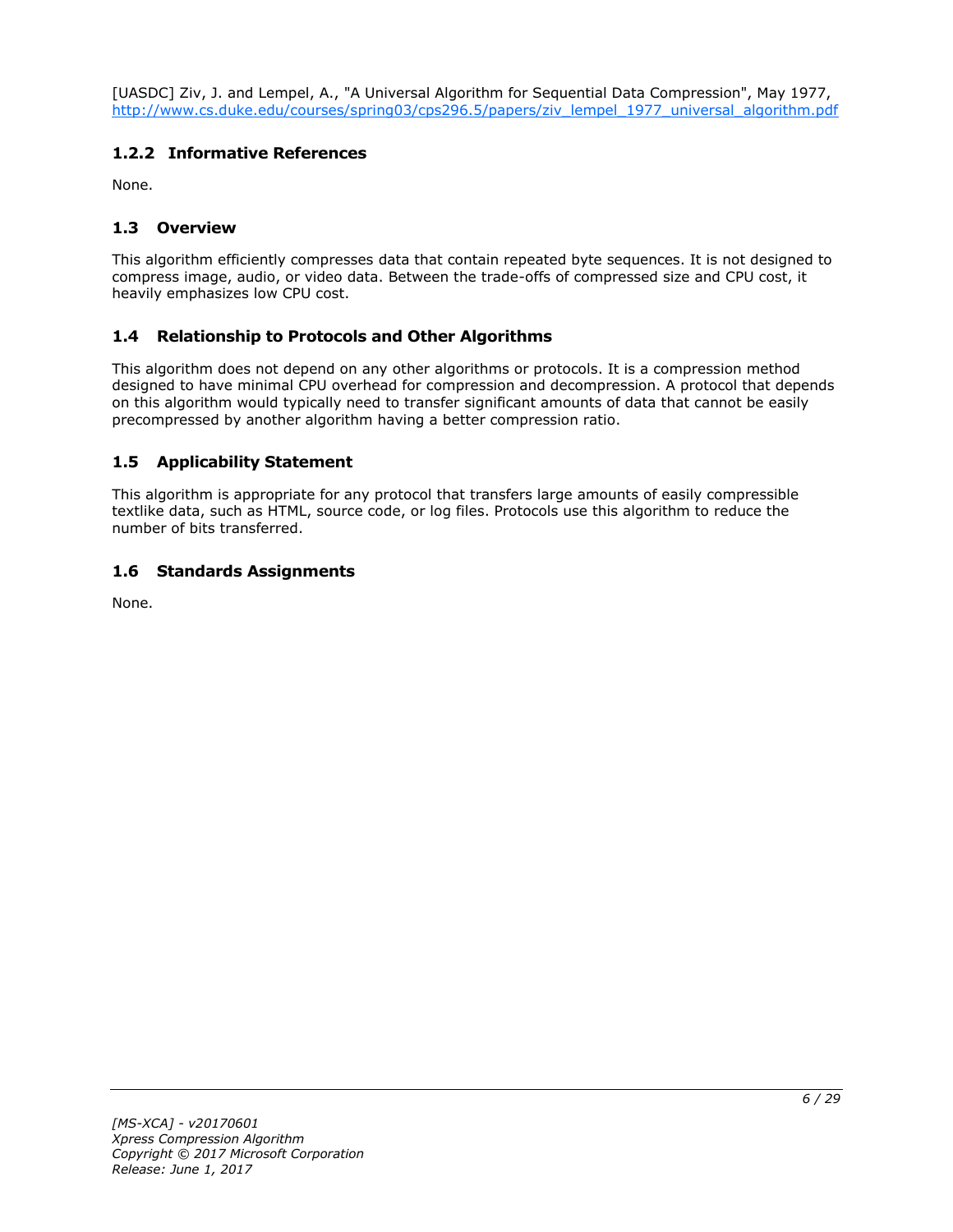### <span id="page-6-0"></span>**2 Algorithm Details**

#### <span id="page-6-1"></span>**2.1 LZ77+Huffman Compression Algorithm Details**

The overall compression algorithm for the Huffman **[IEEE-MRC]** variant can be divided into three stages, which are performed in this order:

- 1. Perform **LZ77** (**[UASDC]**) compression to generate an intermediate compressed buffer.
- 2. Construct canonical **Huffman codes**.
- 3. Process the intermediate **LZ77** data, and re-encode it in a Huffman-based bit stream.

The algorithm cannot start Huffman encoding until it has computed the **Huffman codes**, and it cannot compute the **Huffman codes** until it knows the frequency of each symbol in the **Huffman alphabet**. To compute these frequencies, the algorithm first performs the **LZ77** phase. For efficiency, the algorithm SHOULD store the **LZ77** output so that the final phase does not have to recompute it.

The final compression format consists of two parts:

- The first 256 bytes indicate the bit length of each of the 512 **Huffman symbol**s (see **[prefix](#page-4-5)  [code](#page-4-5)**).
- The remainder of the data is a sequence of **Huffman symbol**s, along with match lengths and distances.

The **Huffman alphabet** consists of 512 symbols, each with a numeric value in the range 0-511. The symbols 0-255 represent literal values that correspond to raw byte values as opposed to matches. The symbols 256-511 represent **matches** or **references** indicating that the next several bytes are the same as some bytes that previously occurred in the data. Each match consists of two encoded integers: a length and a distance. When the decoding method encounters a match symbol, the original data is reconstructed by copying <length> bytes from the position in its previously decompressed data of  $\leq$ [decompression cursor] – [match distance]>.

#### <span id="page-6-2"></span>**2.1.1 Abstract Data Model**

None.

#### <span id="page-6-3"></span>**2.1.2 Initialization**

None.

#### <span id="page-6-4"></span>**2.1.3 Processing Rules**

None.

#### <span id="page-6-5"></span>**2.1.4 Phases**

#### <span id="page-6-6"></span>**2.1.4.1 LZ77 Phase**

This phase processes each byte of the input data and produces two outputs: the intermediate **LZ77** (**[UASDC]**) encoding of flags, literals, and matches; and the frequency of each symbol in the **Huffman alphabet**.

The following flowchart shows how the **LZ77** phase works.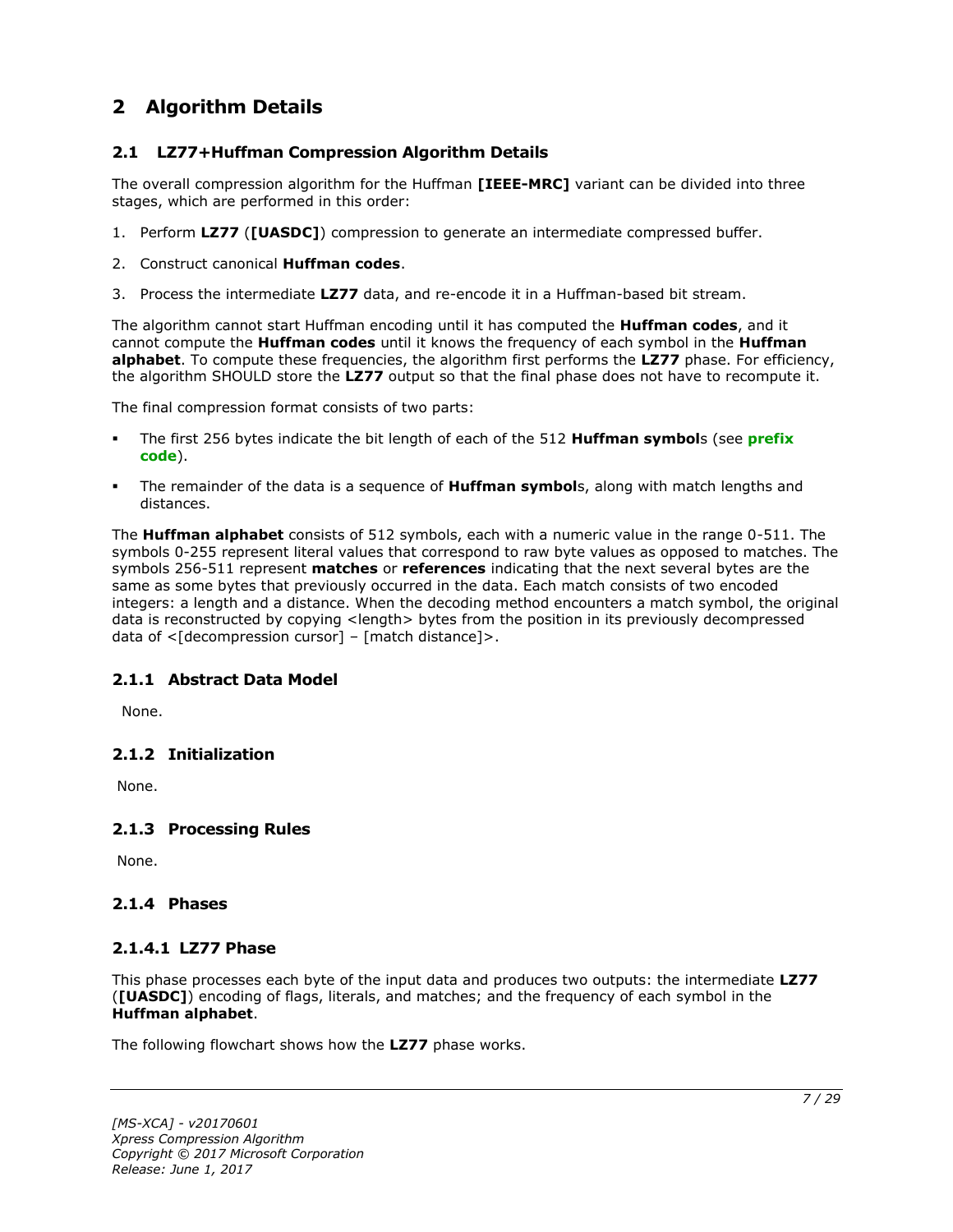

#### **Figure 1: LZ77 phase**

The **hash table** is an array of pointers to previous positions in the input buffer. It is used to find matches, as follows:

```
HashValue = HashThreeBytes(InputBuffer[CurrentPosition],
                            InputBuffer[CurrentPosition+1],
                            InputBuffer[CurrentPosition+2]);
PotentialMatch = HashTable[HashValue];
HashTable[HashValue] = CurrentPosition;
```
*[MS-XCA] - v20170601 Xpress Compression Algorithm Copyright © 2017 Microsoft Corporation Release: June 1, 2017*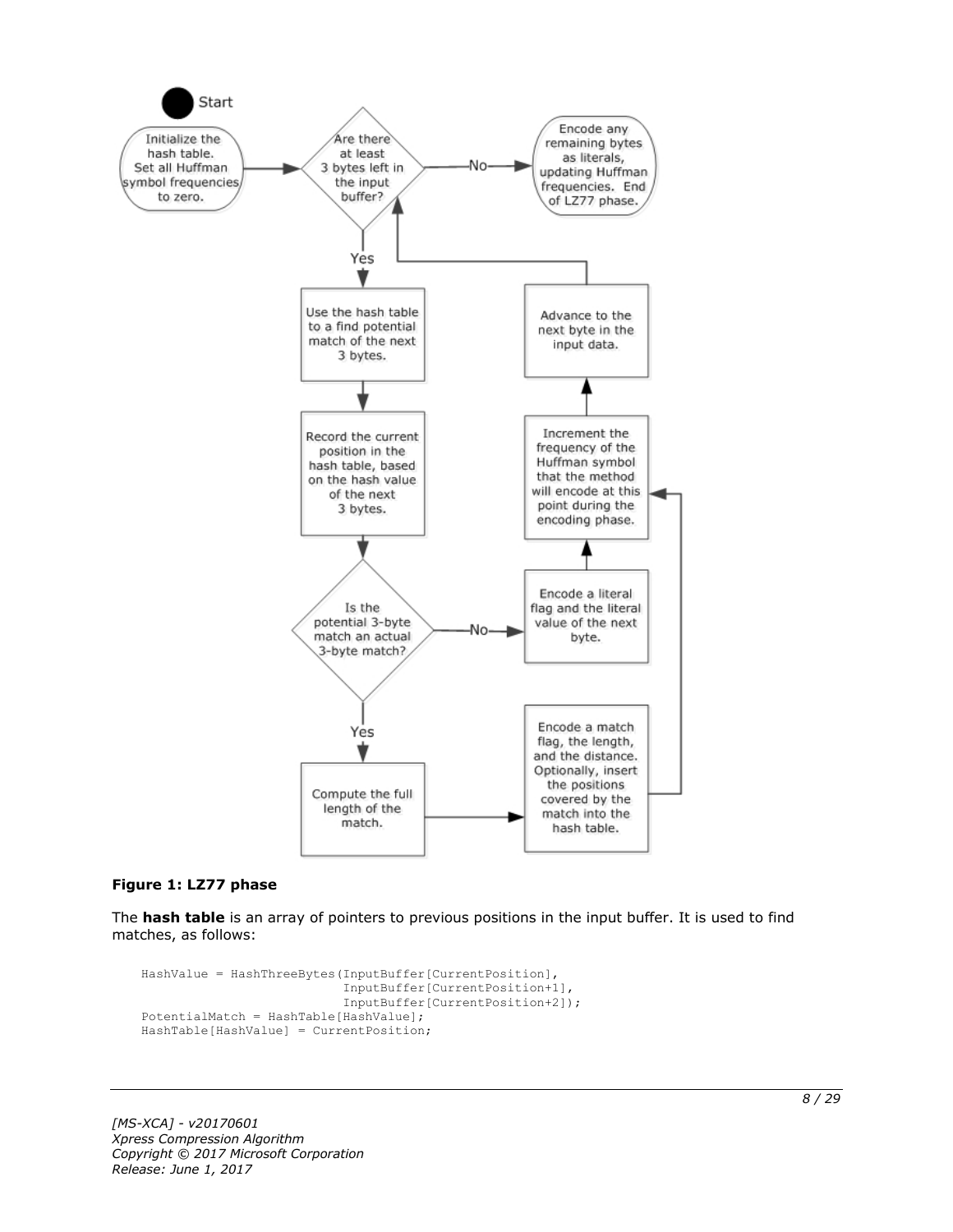The **HashThreeBytes** function SHOULD be quick to compute and provide a small number of collisions.

If the additional CPU cost is justified, the algorithm SHOULD be extended to search for longer matches than those provided by the basic **hash table**. This can be achieved with more **hash table**s, **tree**s, or a **chained hash table**. Finding longer matches generally results in smaller compressed data but requires more time for the compression method to execute.

The intermediate compression format that is produced in this phase SHOULD be designed for quick encoding and decoding, and it SHOULD be small enough to guarantee its fit in a temporary buffer that is only slightly larger than the input buffer. The algorithm will be more efficient if it is not necessary to check whether the temporary buffer has sufficient space.

The intermediate compression format SHOULD use bitmasks grouped in 32-bit values to represent the literal or match flags. Also, literal values SHOULD be stored as simple bytes in the intermediate stream. Matches SHOULD be encoded in sizes that are guaranteed to be less than or equal to their lengths.

For example, a 3-byte match could use 1 byte for its length and 2 bytes for its distance. Much longer matches SHOULD be encoded with a 2-byte distance and a special length value (such as 0xFF) indicating that the full length is encoded in the next 2 or 4 bytes.

During the **LZ77** phase, the algorithm SHOULD count the frequencies of the **Huffman symbol**s it will later encode. The **Huffman symbol** for each literal or match is computed in the following way.

- For literals, the Huffman symbol index is the value of the literal (ranging from 0 to 255, inclusive).
- For matches, the **Huffman symbol** is computed from the length and distance by using the following code, in which GetHighBit(Distance) is defined as the bit index of the highest set bit in the binary representation of the distance.

```
If (Lenqth - 3) < 15HuffmanSymbol = 256 + (Length - 3) + (16 * GetHighBit(Distance))Else
    HuffmanSymbol = 256 + 15 + (16 * \text{GetHighBit}(\text{Distance}))
```
Note that this definition assumes that *Distance* is greater than 0, and this is a valid assumption in this context.

| <b>Distance</b> | <b>Binary representation</b> | GetHighBit(Distance) |
|-----------------|------------------------------|----------------------|
|                 | 0001                         | 0                    |
|                 | 0010                         |                      |
|                 | 0101                         |                      |
|                 | 0111                         |                      |

The following table provides examples of **GetHighBit** calculations.

The **GetHighBit** function SHOULD be efficiently computed with a precomputed 256-byte table.

```
If Distance < 256
    DistanceHighBit = PrecomputedHighBitTable[Distance]
Else (assuming Distance \langle (1 \langle 16))
    DistanceHighBit = 8 + PrecomputedHighBitTable[Distance >> 8]
```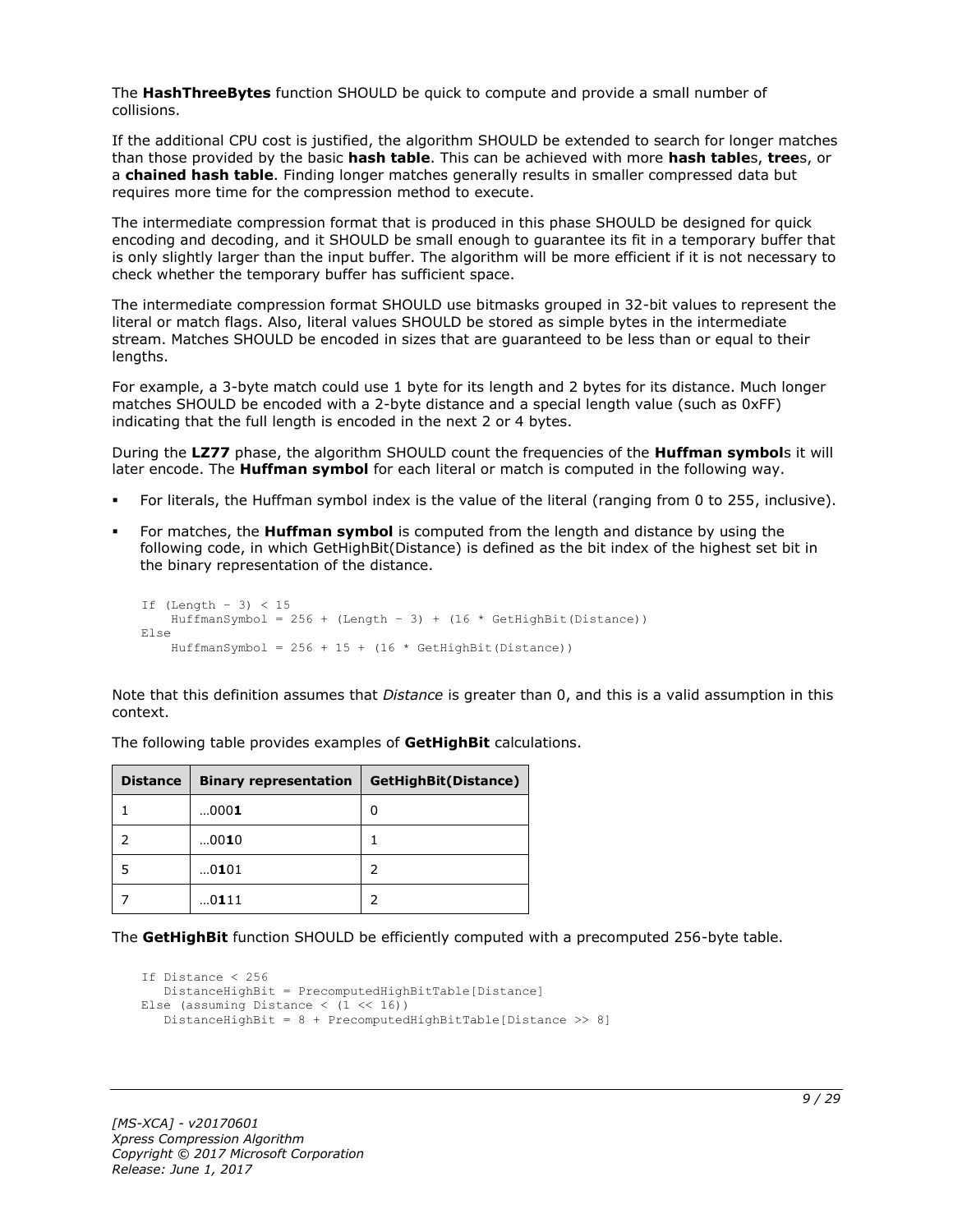#### <span id="page-9-0"></span>**2.1.4.2 Huffman Code Construction Phase**

This phase computes canonical **[Huffman codes](#page-4-6)** from the symbol counts generated by the **[LZ77](#page-4-4)** [\(\[UASDC\]\)](https://go.microsoft.com/fwlink/?LinkId=90549) phase. For each of the 512 symbols in the **[Huffman alphabet](#page-4-7)**, this phase computes the bit sequence that is used to encode the symbol. These codes are reconstructed by the decompression algorithm from the bit length of each symbol. The codes are canonical because they depend only on the bit length of the symbol, not the precise symbol count. This encoding saves space because bit lengths require fewer bits to store (4 bits per symbol) than exact counts (16 bits per symbol).

An additional requirement of this phase comes from the way the bit lengths are stored in the compressed data: each bit length is stored in 4 bits, so no bit length can be longer than 15 (a **length** of zero means that the symbol does not occur).

The following flowchart illustrates the length-limited canonical **[Huffman code](#page-4-8)** construction method.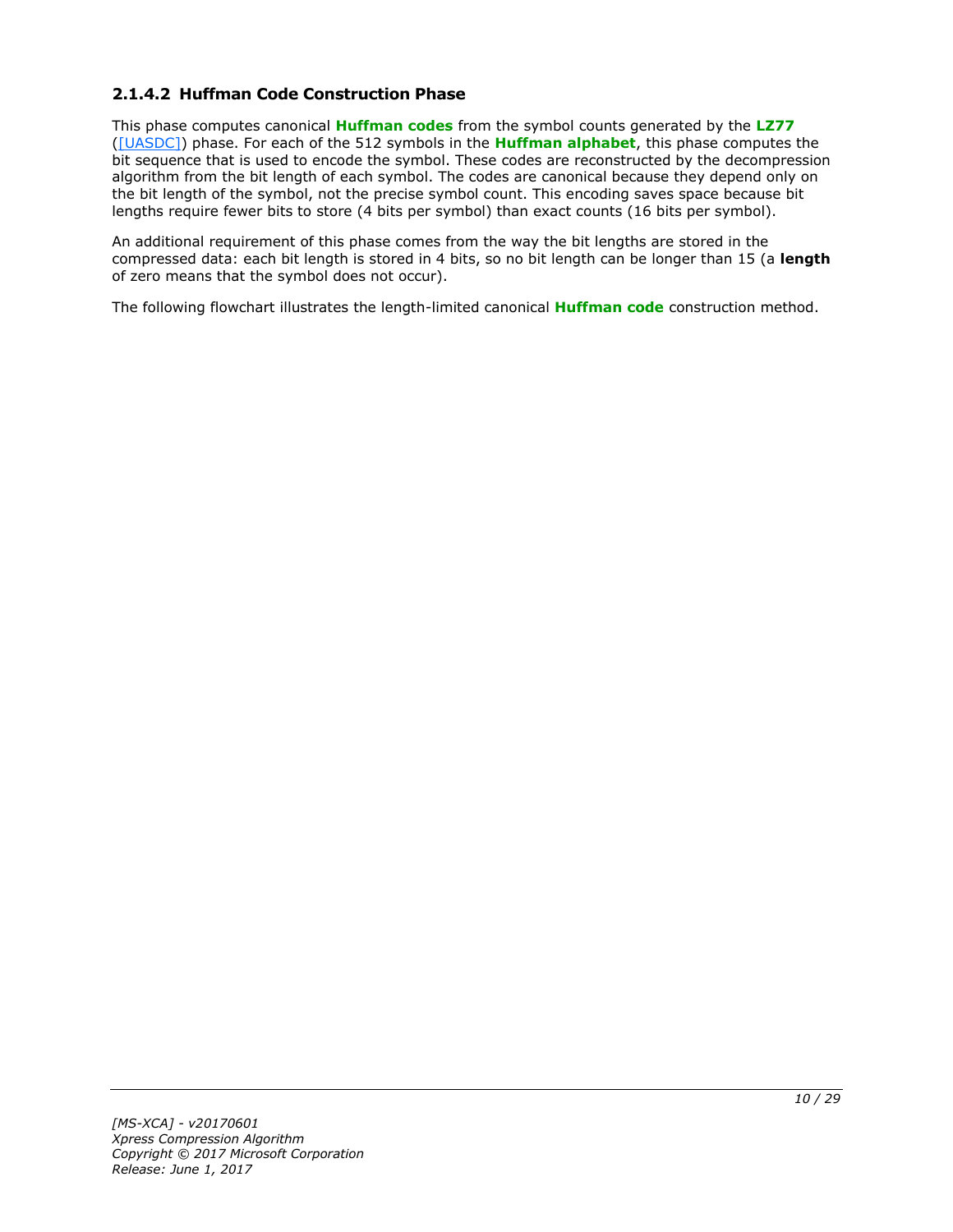

**Figure 2: Length-limited canonical Huffman code construction method.**

### <span id="page-10-0"></span>**2.1.4.3 Final Encoding Phase**

In the final encoding phase, the algorithm processes the intermediate encoding of literals and matches generated by the **[LZ77](#page-4-4)** [\(\[UASDC\]\)](https://go.microsoft.com/fwlink/?LinkId=90549) phase. It re-encodes each literal and match using the canonical **[Huffman codes](#page-4-6)**, but first it encodes the **[Huffman symbol](#page-4-9)** bit lengths.

Each symbol bit length is encoded with 4 bits. Bit lengths for even-valued symbols are stored in the lower 4 bits of the bytes, whereas bit lengths for odd-valued symbols are stored in the higher 4 bits.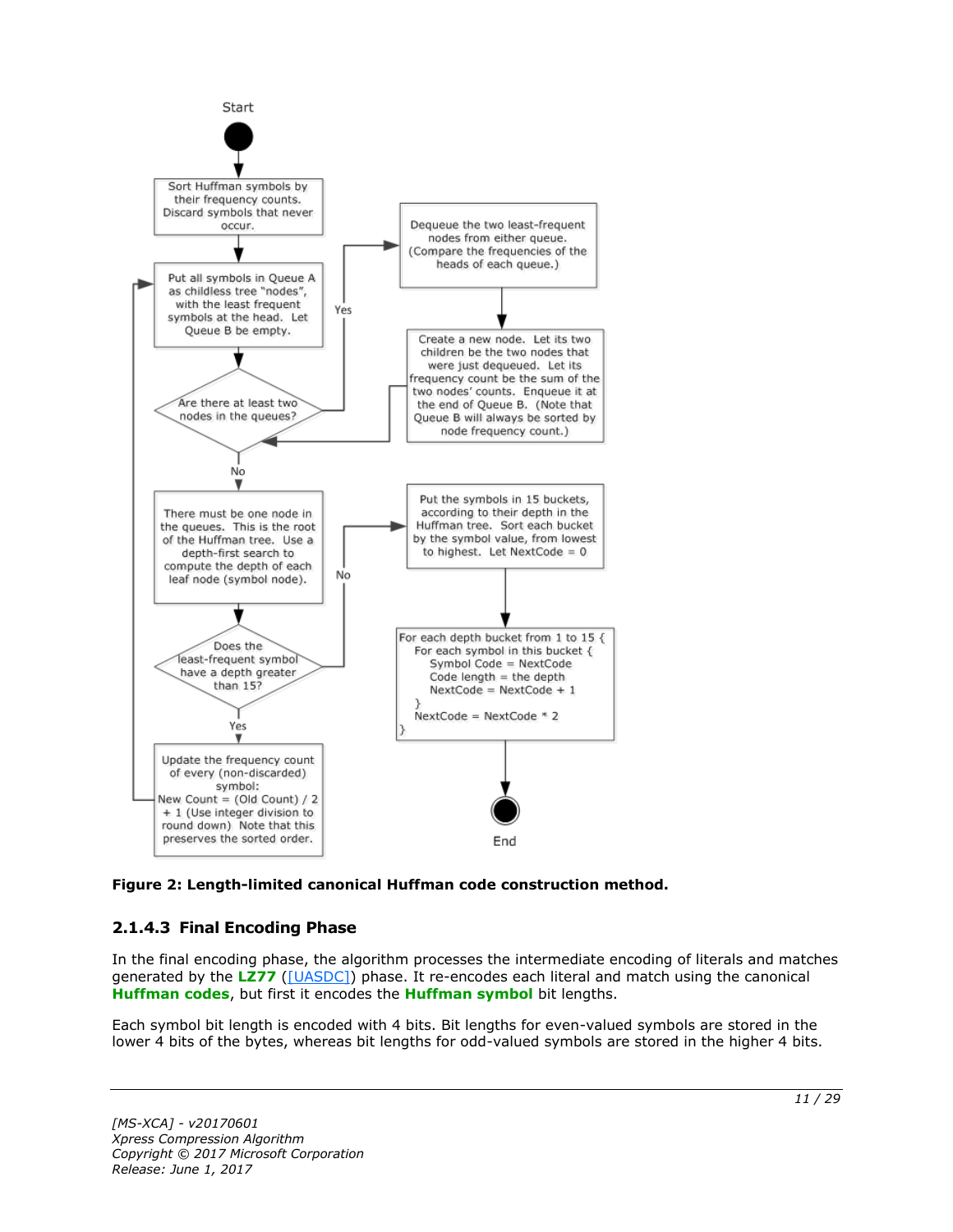For example, if the bit lengths of symbols 0, 1, 2, and 3 were 5, 6, 7, and 8, respectively, the first 2 bytes of the output buffer would be  $0 \times 65$  0x87. The Huffman [\[IEEE-MRC\]](https://go.microsoft.com/fwlink/?LinkId=227659) construction process guarantees that each bit length fits in 4 bits. Symbols that are never used, and therefore have no **[Huffman code](#page-4-8)**, have the special value of zero.

Because there are 512 Huffman symbols, and the format stores two lengths per byte, this part of the output data will always be exactly 256 bytes.

Following the 256-byte table, the format encodes the sequence of literals and matches. Literals are distinguished from matches by the value of the Huffman symbol: symbol values less than 256 are literals, whereas symbols greater than 255 are matches. Most matches require more bits to fully encode the distance and the length.

As explained in section  $2.1.4.1$ , the match symbol value encodes the length of the match (up to 17) and the bit index of the highest set bit in the distance. If this bit index is, for example, 3, the decompression function can determine that the distance is at least 1000 (1000 binary, or 8 decimal) and at most 1111 (1111 binary, or 15 decimal). It can also compute that 3 more bits of information are required to determine the exact distance. Therefore, the encoder encodes the lower 3 bits of the distance directly in the output bit stream (which is also used to encode the variable-length Huffman codes). In general, the encoder explicitly encodes the lower <GetHighBit(Distance) > bits immediately following the match's Huffman symbol.

The encoder is required to process match lengths longer than 17. If the length is less than 18, the decoder can determine it directly from the match symbol by taking the lower 4 bits and adding 3. A lower-four-bits value of 15 is a special case that means the length is at least 18, and the full length is encoded with more bits. Unlike the extra-distance bits, the extra-length bits are not encoded seamlessly in the **Huffman** bit stream. Longer lengths are encoded with an extra byte in the output, and if that is not enough, an additional 2 bytes. The location of these extra bytes is such that, if the decompression function reads the **Huffman** bit stream in 2-byte chunks, these extra bytes are the next bytes that the decompression function will read.

Some implementations of the decompression algorithm expect an extra symbol to mark the end of the data. For example, certain implementations fail during decompression if the Huffman symbol 256 is not found after the actual data. For this reason, the encoding algorithm appends this symbol and increments the count of symbol 256 before the Huffman codes are constructed.

Note that match distances cannot be larger than 65,535, and match lengths cannot be longer than 65,538. The LZ77 phase is implemented to ensure that match lengths and distances do not exceed these values.

The following pseudocode demonstrates the encoding method.

```
Write the 256-byte table of symbol bit lengths
While there are more literals or matches to encode
       If the next thing is a literal
         WriteBits(SymbolLength[LiteralValue], SymbolCode[LiteralValue])
    Else // the next thing is a match
         Extract the length and distance of the match
        MatchSymbolValue = 256 + min(Length - 3, 15) + (16 * GetHighBit(Distance)) WriteBits(SymbolLength[MatchSymbolValue], SymbolCode[MatchSymbolValue])
        If (Length - 3) \geq 15
            WriteByte(min(Length - 3 - 15, 255))
            If (Length - 3 - 15) >= 255
                WriteTwoBytes(Length – 3)
         WriteBits(GetHighBit(Distance), Distance – (1 << GetHighBit(Distance)))
WriteBits(SymbolLength[256], SymbolCode[256])
FlushBits()
```
The **WriteBits**, **WriteByte**, **WriteTwoBytes**, and **FlushBits** functions implicitly use five variables, which are initialized as follows: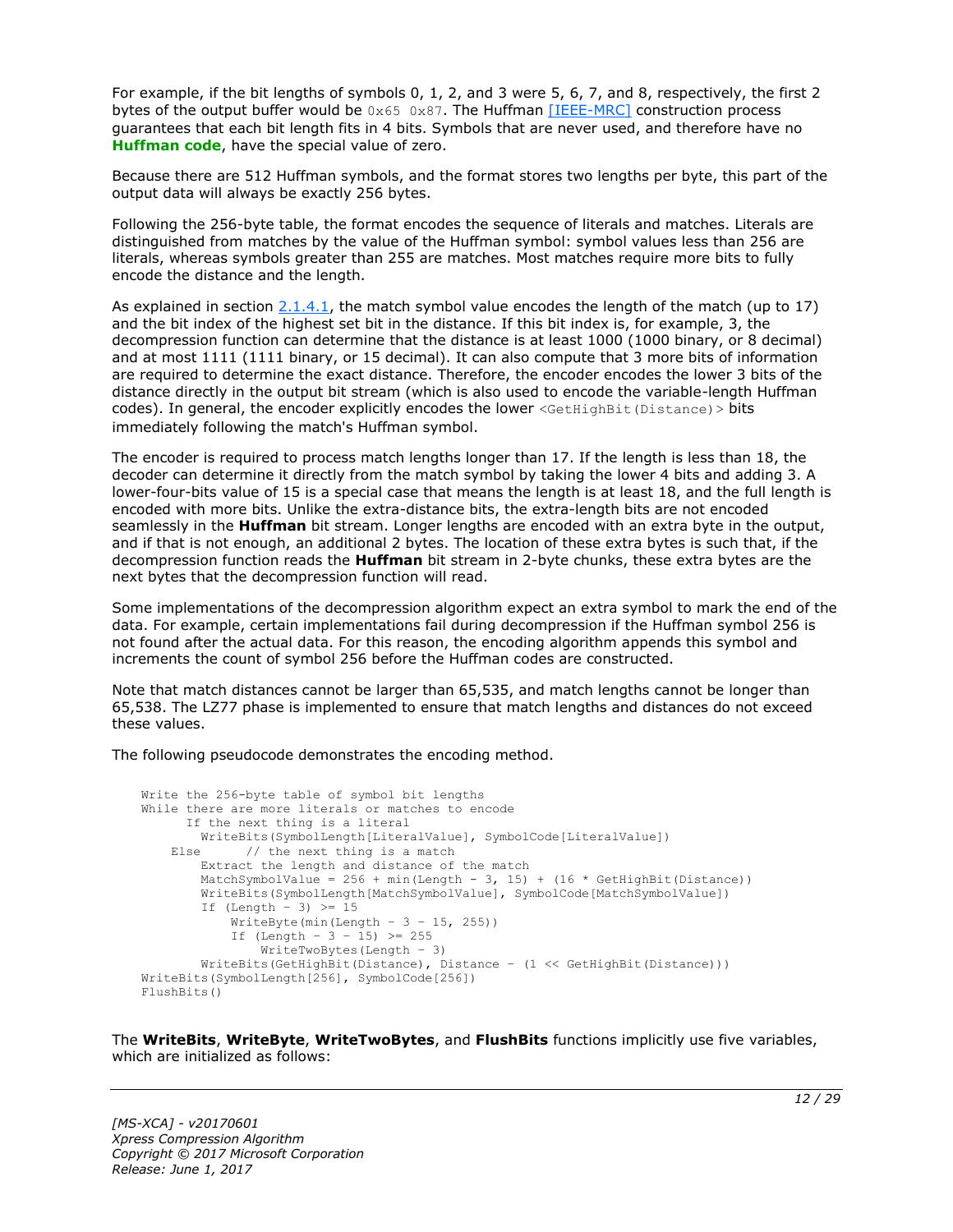```
FreeBits = 16
NextWord = 0OutputPosition1 = OutputBufferPointer + 256
OutputPosition2 = OutputBufferPointer + 258 
OutputPosition = OutputBufferPointer + 260
```
The following pseudocode shows the implementation of the functions. Note that a complete implementation must also include bounds checks to ensure that nothing is written beyond the output buffer.

```
WriteBits (NumberOfBitsToWrite, BitsToWrite)
     If FreeBits >= NumberOfBitsToWrite
         FreeBits = FreeBits – NumberOfBitsToWrite
         NextWord = (NextWord << NumberOfBitsToWrite) + BitsToWrite
     Else
         NextWord = (NextWord << FreeBits)
         NextWord = NextWord + (BitsToWrite >> (NumberOfBitsToWrite – FreeBits))
         FreeBits = FreeBits – NumberOfBitsToWrite
         Write (NextWord & 0xFF) to OutputPosition1
         Write (NextWord >> 8) to OutputPosition1 + 1
         OutputPosition1 = OutputPosition2
         OutputPosition2 = OutputPosition
         Advance OutputPosition by 2 bytes
         FreeBits = FreeBits + 16
         NextWord = BitsToWrite
End
WriteByte (ByteToWrite)
    Write ByteToWrite to OutputPosition
     Advance OutputPosition by 1 byte
End
WriteTwoBytes (BytesToWrite)
     Write (BytesToWrite & 0xFF) to OutputPosition
     Write (BytesToWrite >> 8) to OutputPosition + 1
    Advance OutputPosition by 2 bytes
End
FlushBits ()
     NextWord <<= FreeBits
     Write (NextWord & 0xFF) to OutputPosition1
     Write (NextWord >> 8) to OutputPosition1 + 1
       Write a 16-bit value of zero to OutputPosition2
     The final compressed size is the value of OutputPosition
End
```
#### <span id="page-12-0"></span>**2.2 LZ77+Huffman Decompression Algorithm Details**

#### <span id="page-12-1"></span>**2.2.1 Abstract Data Model**

None.

#### <span id="page-12-2"></span>**2.2.2 Initialization**

None.

#### <span id="page-12-3"></span>**2.2.3 Processing Rules**

None.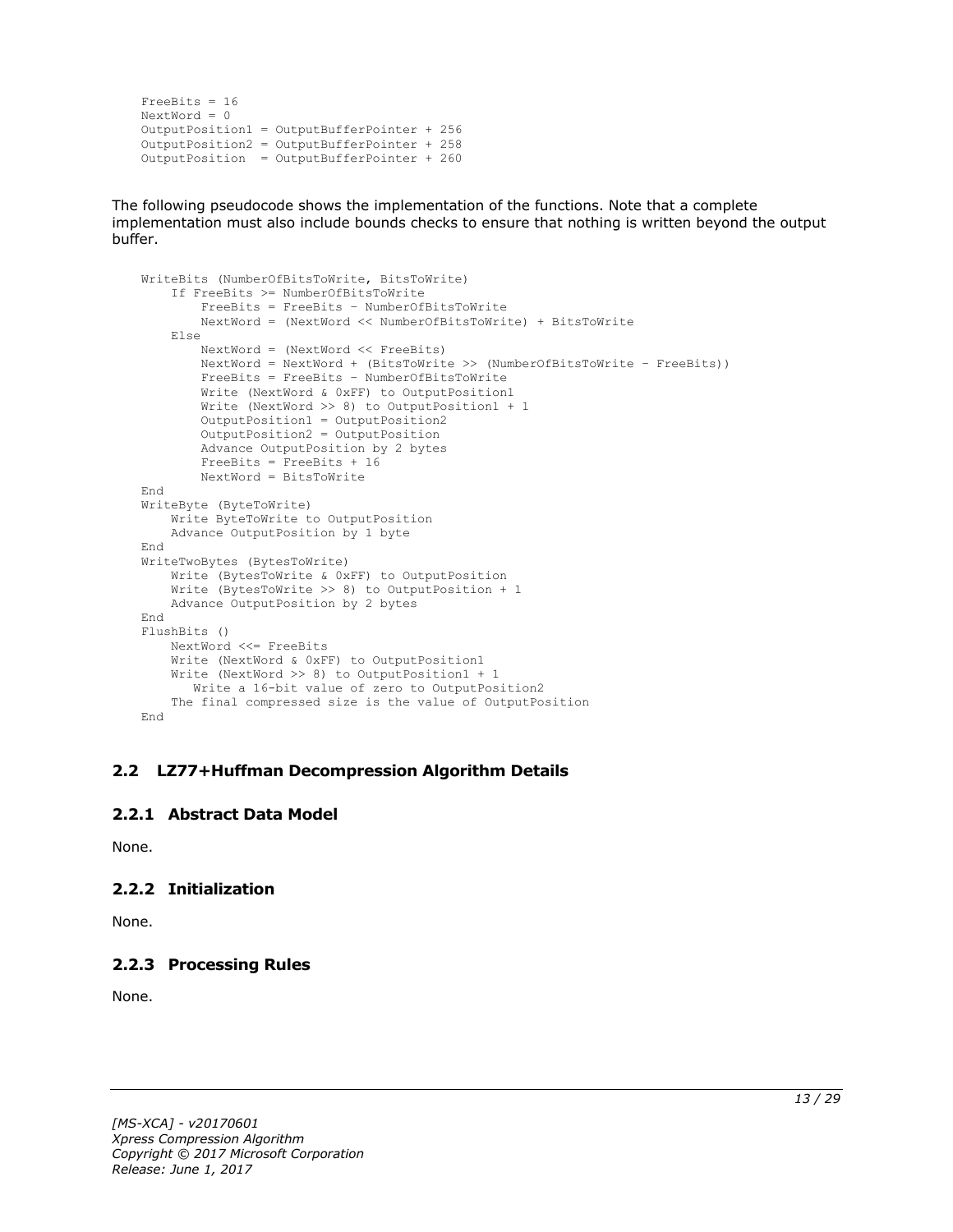#### <span id="page-13-0"></span>**2.2.4 Processing**

The decompression algorithm uses the 256-byte Huffman table to reconstruct the canonical Huffman [\[IEEE-MRC\]](https://go.microsoft.com/fwlink/?LinkId=227659) representations of each symbol. Next, the Huffman stream of **[LZ77](#page-4-4)** [\(\[UASDC\]\)](https://go.microsoft.com/fwlink/?LinkId=90549) literals and matches is decoded to reproduce the original data.

The following method can be used to construct a decoding table. The decoding table will have 2^15 entries because 15 is the maximum bit length permitted by the Xpress Compression Algorithm for a **[Huffman code](#page-4-8)**. If a symbol has a bit length of X, it has 2^(15 – X) entries in the table that point to its value. The order of symbols in the table is sorted by bit length (from low to high), and then by symbol value (from low to high). These requirements represent the agreement of canonicalness with the compression end of the algorithm. The following pseudocode shows the table construction method:

```
CurrentTableEntry = 0
For BitLength = 1 to 15
     For Symbol = 0 to 511
         If the encoded bit length of Symbol equals BitLength
            EntryCount = (1 \ll (15 - \text{BitLength})) Repeat EntryCount times
                 If CurrentTableEntry >= 2^15
                     The compressed data is not valid. Return with error.
                 DecodingTable[CurrentTableEntry] = Symbol
                 CurrentTableEntry = CurrentTableEntry + 1
If CurrentTableEntry does not equal 2^15
     The compressed data is not valid. Return with error.
```
A valid implementation MUST use a method that provides results equivalent to those of the preceding table-based method to construct a data structure for decoding canonical **[Huffman codes](#page-4-6)**. An implementation MAY use this simple table-based method, but SHOULD use a faster method.

The compression stream is designed to be read in (mostly) 16-bit chunks, with a 32-bit register maintaining at least the next 16 bits of input. This strategy allows the code to seamlessly handle the bytes for long match lengths, which would otherwise be awkward. The following pseudocode demonstrates this method.

```
Build the decoding table
CurrentPosition = 256 // start at the end of the Huffman table
NextBits = Read16Bits(InputBuffer + CurrentPosition)
CurrentPosition += 2
NextBits <<= 16
NextBits |= Read16Bits(InputBuffer + CurrentPosition)
CurrentPosition += 2
ExtraBits = 16Loop until a terminating condition
    Next15Bits = NextBits \gg (32 - 15)
     HuffmanSymbol = DecodingTable[Next15Bits]
     HuffmanSymbolBitLength = the bit length of HuffmanSymbol, from the table in
                              the input buffer
     NextBits <<= HuffmanSymbolBitLength
     ExtraBits -= HuffmanSymbolBitLength
     If ExtraBits < 0
         NextBits |= Read16Bits(InputBuffer + CurrentPosition) << (-ExtraBits)
         ExtraBits += 16
         CurrentPosition += 2
     If HuffmanSymbol < 256
        Output the byte value HuffmanSymbol to the output stream.
     Else If HuffmanSymbol == 256 and
             the entire input buffer has been read and
             the expected decompressed size has been written to the output buffer
         Decompression is complete. Return with success.
     Else
         HuffmanSymbol = HuffmanSymbol - 256
```
*[MS-XCA] - v20170601 Xpress Compression Algorithm Copyright © 2017 Microsoft Corporation Release: June 1, 2017*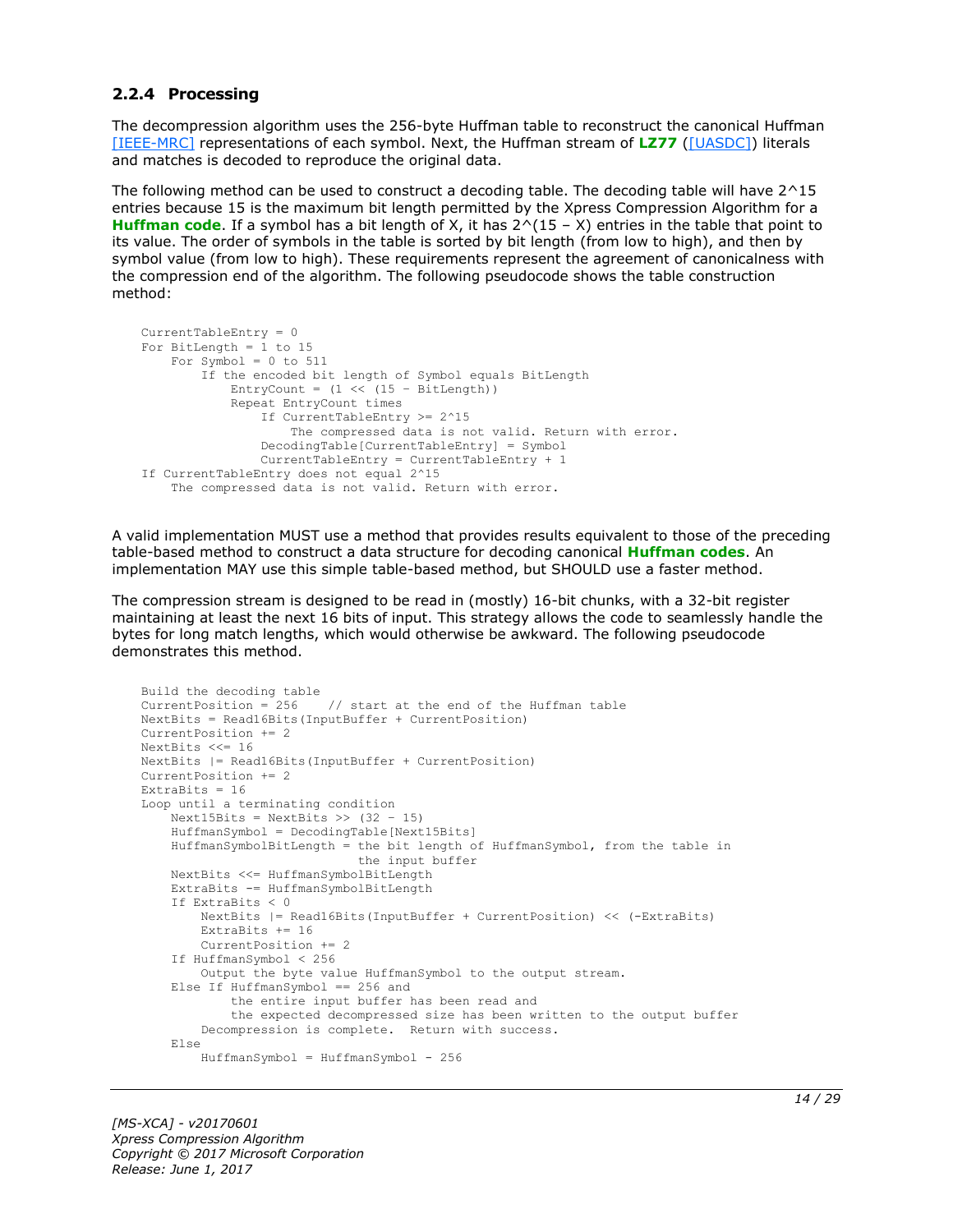```
 MatchLength = HuffmanSymbol mod 16
 MatchOffsetBitLength = HuffmanSymbol / 16
 If MatchLength == 15
    MatchLength = ReadByte(InputBuffer + CurrentPosition)
     CurrentPosition += 1
     If MatchLength == 255
        MatchLength = Read16Bits(InputBuffer + CurrentPosition)
         CurrentPosition += 2
         If MatchLength < 15
             The compressed data is invalid. Return error.
       MatchLength = MatchLength - 15
     MatchLength = MatchLength + 15
 MatchLength = MatchLength + 3
MatchOffset = NextBits >> (32 - \text{MatchOffsetBitLength}) MatchOffset += (1 << MatchOffsetBitLength)
 NextBits <<= MatchOffsetBitLength
 ExtraBits -= MatchOffsetBitLength
 If ExtraBits < 0
    Read the next 2 bytes the same as the preceding (ExtraBits < 0) case
For i = 0 to MatchLength - 1
     Output OutputBuffer[CurrentOutputPosition – MatchOffset + i]
```
An implementation MUST also generate an error indicating that the compressed data is not valid in the event of an improper memory access outside the buffer.

Note that the match-copying loop copies 1 byte at a time and cannot use the standard library functions **memcpy** or **memove**. A sequence of bytes such as aaaaaa can be encoded like this: [literal: "a"][match: offset=1, length=5]. In other words, the match length can be greater than the match offset, and this necessitates the 1-byte-at-a-time copying strategy.

#### <span id="page-14-0"></span>**2.3 Plain LZ77 Compression Algorithm Details**

#### <span id="page-14-1"></span>**2.3.1 Abstract Data Model**

None.

#### <span id="page-14-2"></span>**2.3.2 Initialization**

None.

#### <span id="page-14-3"></span>**2.3.3 Processing Rules**

None.

#### <span id="page-14-4"></span>**2.3.4 Processing**

The fastest variant of the Xpress Compression Algorithm avoids the cost of the Huffman [IEEE-MRC] pass by encoding the LZ77 [\[UASDC\]](https://go.microsoft.com/fwlink/?LinkId=90549) literals and matches in a simple way. The encoding process is similar to the method described in section  $2.1.4.1$ , with the key difference that the largest match offset it can encode is 8192 instead of the 65535 limit of the Huffman format. The literal or match flags are encoded in 32-bit chunks. Literals are encoded with a simple byte value. Matches are encoded with a 16-bit value, where the high 13 bits represent the offset and the low 3 bits represent the length. Long lengths are encoded with an additional 4 bits, then 8 bits, and then 16 bits. The following pseudocode provides an outline of the encoding method.

```
Flags = 0 // this is a 32-bit integer value
Fla<sub>0</sub>Count = 0
FlagOutputPosition = 0
```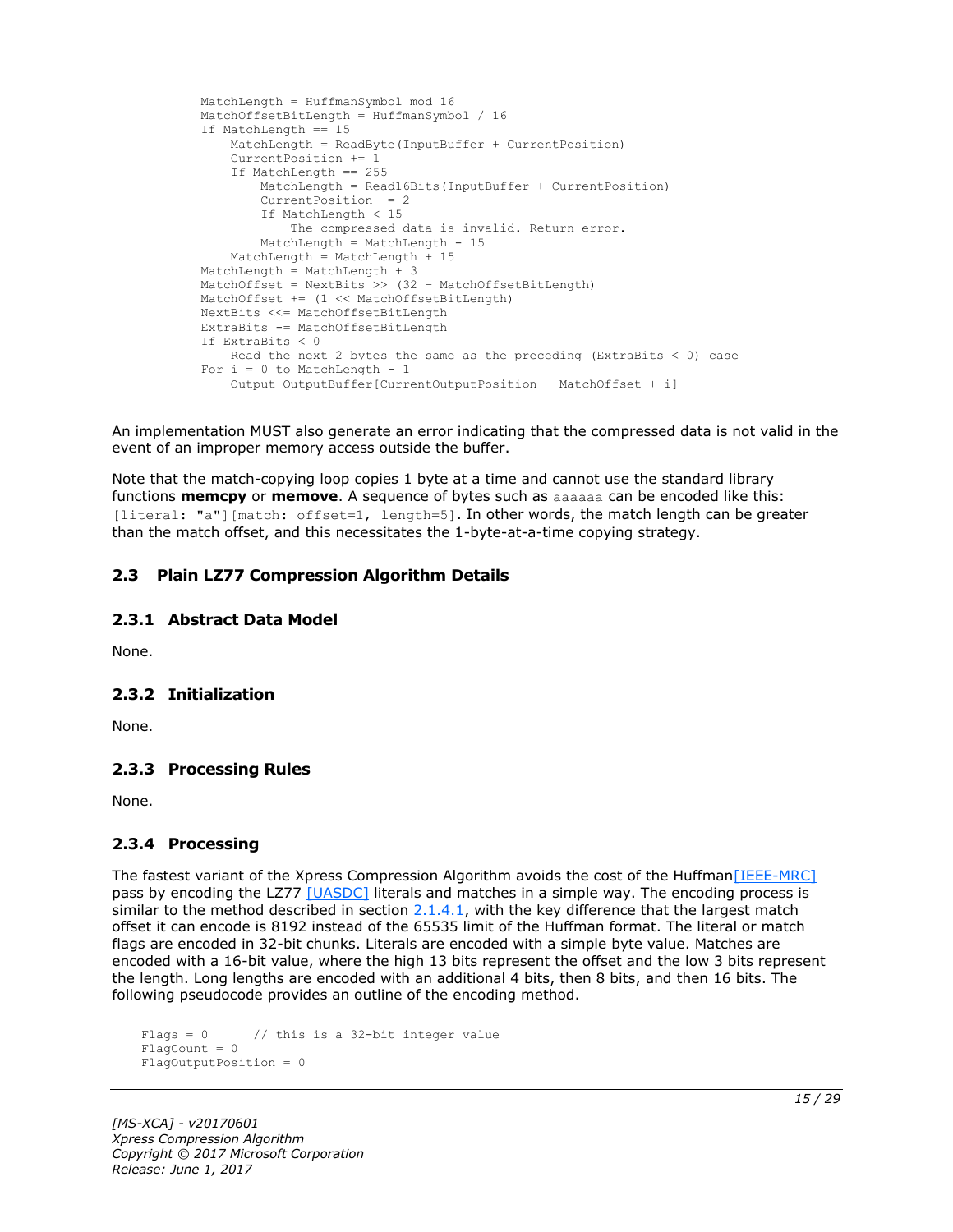```
OutputPosition = 4
InputPosition = 0
LastLengthHalfByte = 0
While InputPosition has not reached the end of the input buffer
     Try to find a match with a length of at least 3 (see section 2.1.4.1)
    The match must be within the last 8,192 bytes (MatchOffset \leq 2^13)
     If no match was found or InputPosition + 2 is beyond the input buffer
         Copy 1 byte from InputPosition to OutputPosition. Advance both.
         Flags <<= 1
        FlagCount = FlagCount + 1 If FlagCount == 32
            Write the 32-bit value Flags to FlagOutputPosition
             FlagCount = 0
             FlagOutputPosition = OutputPosition
             OutputPosition += 4
     Else // a valid match was found
         Let MatchLength and MatchOffset describe the match
         MatchLength = MatchLength – 3
         MatchOffset = MatchOffset – 1
         MatchOffset <<= 3
         MatchOffset |= min(MatchLength, 7)
         Write the 16-bit value MatchOffset to OutputPosition
         OutputPosition += 2
         If MatchLength >= 7
             MatchLength -= 7
             If LastLengthHalfByte == 0
                 LastLengthHalfByte = OutputPosition
                Write the byte value min(MatchLength, 15) to OutputPosition
                 OutputPosition += 1
             Else
                 OutputBuffer[LastLengthHalfByte] |= min(15, MatchLength) << 4
                LastLengthHalfByte = 0
             If MatchLength >= 15
                 MatchLength -= 15
                 Write the byte value min(MatchLength, 255) to OutputPosition
                 OutputPosition += 1
                If MatchLength >= 255
                     MatchLength += 15 + 7
                    Write the 2-byte value MatchLength to OutputPosition
                     OutputPosition += 2
        Flags = (Flags << 1) | 1 FlagCount = FlagCount + 1
         If FlagCount == 32
             Write the 32-bit value Flags to FlagOutputPosition
            FlaqCount = 0
             FlagOutputPosition = OutputPosition
             OutputPosition += 4
         Advance InputPosition to the first byte that was not in the match
Endwhile
Flags <<= (32 – FlagCount)
Flags |= (1 \lt\lt (32 - \text{FlagCount})) - 1Write the 32-bit value Flags to FlagOutputPosition
The final compressed size is the value of OutputPosition
```
#### <span id="page-15-0"></span>**2.4 Plain LZ77 Decompression Algorithm Details**

#### <span id="page-15-1"></span>**2.4.1 Abstract Data Model**

None.

#### <span id="page-15-2"></span>**2.4.2 Initialization**

None.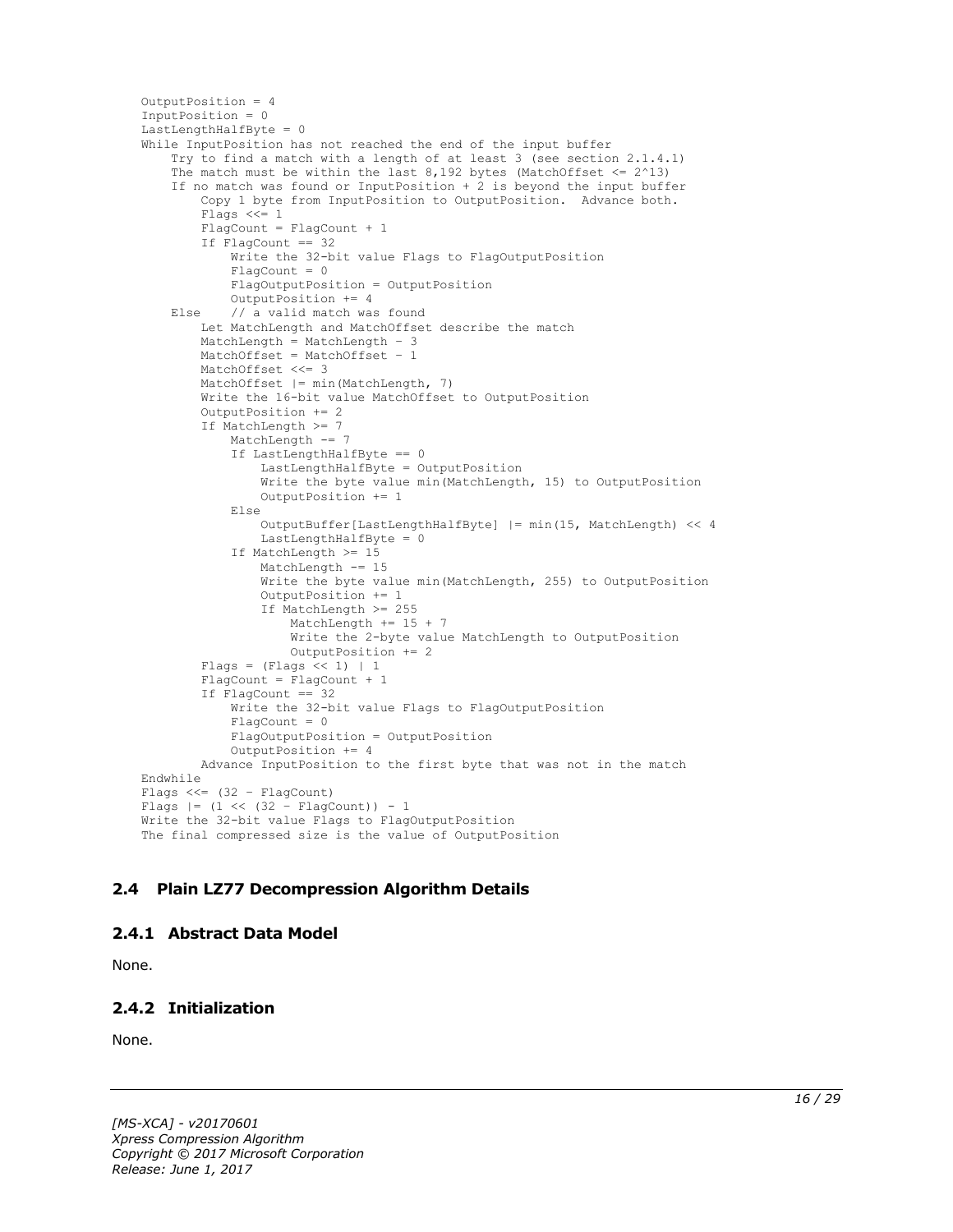#### <span id="page-16-0"></span>**2.4.3 Processing Rules**

None.

#### <span id="page-16-1"></span>**2.4.4 Processing**

This section provides the decompression method corresponding to the compression method that is described in section [2.3.](#page-14-0) The basic structure is to decode each flag, which indicates whether the next item is a literal or a match. Literals are copied directly from the input buffer to the output buffer. Matches are decoded into a (length, offset) pair that is used to copy data from earlier in the output buffer. If the code that follows reads or writes outside the provided buffers at any time, an implementation MUST return an error indicating that the compressed buffer is invalid. Note that the match-copying loop copies 1 byte at a time and cannot use the standard library functions **memcpy** or **memmove**. A sequence of bytes such as aaaaaa can be encoded as follows:

```
[literal: "a"][match: offset=1, length=5]
```
The **match length** can be greater than the **match offset**, and this necessitates the 1-byte-at-a-time copying strategy shown in the following pseudocode.

```
BufferedFlags = 0
BufferedFlagCount = 0
InputPosition = 0
OutputPosition = 0
LastLengthHalfByte = 0Loop until break instruction or error
     If BufferedFlagCount == 0
         BufferedFlags = read 4 bytes at InputPosition
         InputPosition += 4
         BufferedFlagCount = 32
     BufferedFlagCount = BufferedFlagCount – 1
    If (BufferedFlags & (1 \leq \text{BufferedFlagCount})) == 0
         Copy 1 byte from InputPosition to OutputPosition. Advance both.
     Else
         If InputPosition == InputBufferSize
             Decompression is complete. Return with success.
         MatchBytes = read 2 bytes from InputPosition
         InputPosition += 2
        MatchLength = MatchBytes mod 8
        MatchOffset = (MatchBytes / 8) + 1 If MatchLength == 7
             If LastLengthHalfByte == 0
                 MatchLength = read 1 byte from InputPosition
                 MatchLength = MatchLength mod 16
                LastLengthHalfByte = InputPosition
                 InputPosition += 1
             Else
                 MatchLength = read 1 byte from LastLengthHalfByte position
                 MatchLength = MatchLength / 16
                LastLengthHalfByte = 0
             If MatchLength == 15
                 MatchLength = read 1 byte from InputPosition
                 InputPosition += 1
                 If MatchLength == 255
                     MatchLength = read 2 bytes from InputPosition
                    InputPosition += 2
                    If MatchLength < 15 + 7
                       Return error.
                    MatchLength == (15 + 7)
                MathLength += 15 MatchLength += 7
        MatchLength += 3
        For i = 0 to MatchLength - 1
```
*[MS-XCA] - v20170601 Xpress Compression Algorithm Copyright © 2017 Microsoft Corporation Release: June 1, 2017*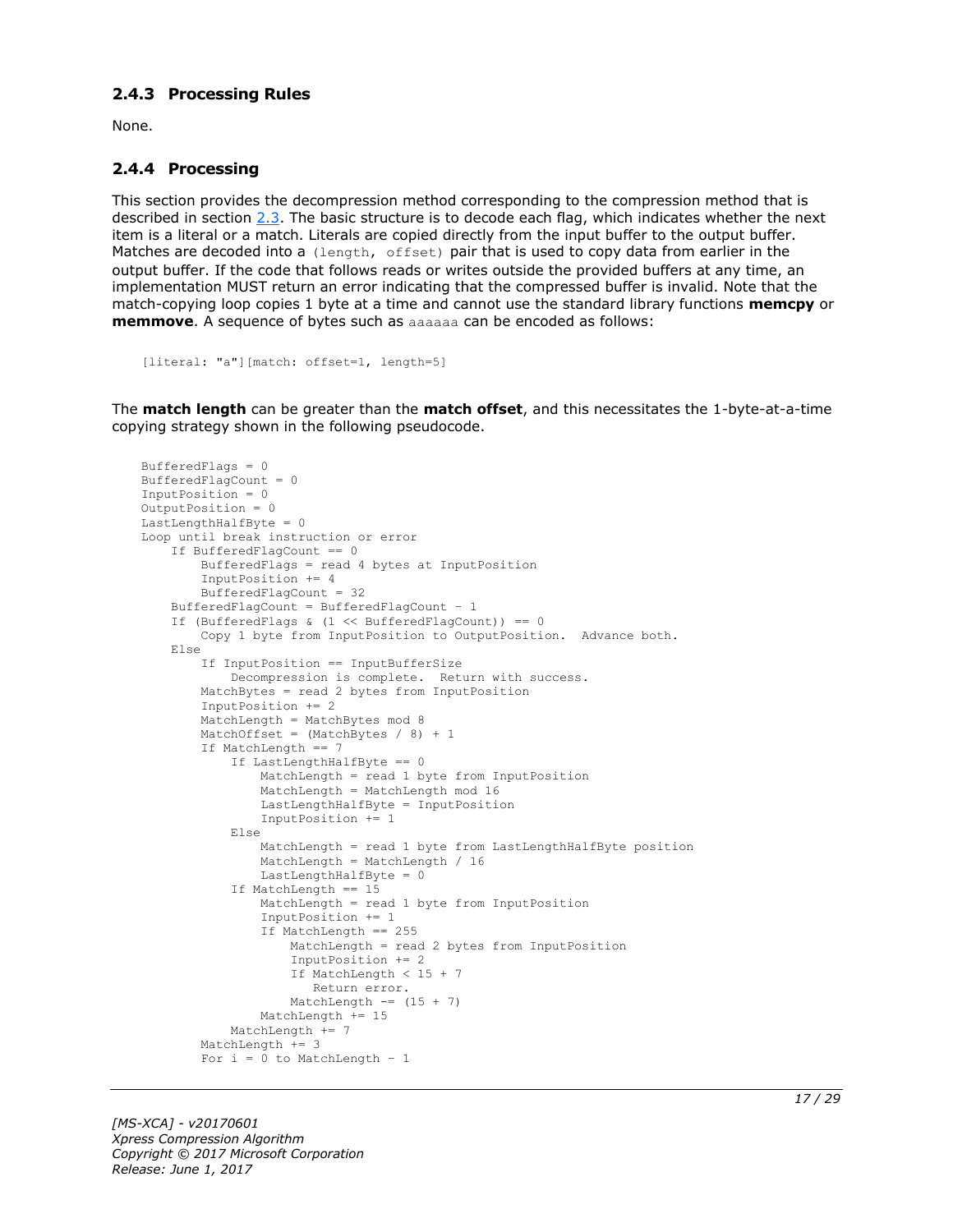```
 Copy 1 byte from OutputBuffer[OutputPosition – MatchOffset]
 OutputPosition += 1
```
#### <span id="page-17-0"></span>**2.5 LZNT1 Algorithm Details**

The LZNT1 algorithm employs a grammar common to LZ77 variants, making use of LZ77 [\[UASDC\]](https://go.microsoft.com/fwlink/?LinkId=90549) literals and matches and using the characteristic processing. The LZNT1 algorithm is comparable to the Plain LZ77 variant, which implements the features of LZ77 through a specialized buffer format as specified in section [2.3](#page-14-0) and section [2.4.](#page-15-0) Key differences between the "plain" and LZNT1 variants include the following:

- LZNT1 uses a less complex process to encode lengths.
- LZNT1 varies the number of bits used to encode length and distance, whereas the sizes of the Plain LZ77-encoded fields are fixed.
- LZNT1 groups flags in bytes; Plain LZ77 groups them in 4-byte DWORDs.
- The LZNT1 buffer is structured as a series of chunks that can be independently decompressed.

#### <span id="page-17-1"></span>**2.5.1 Abstract Data Model**

This section describes a conceptual model of possible data organization that an implementation maintains to participate in this algorithm. The described organization is provided to facilitate the explanation of how the algorithm behaves. This document does not mandate that implementations adhere to this model as long as their external behavior is consistent with that described in this document.

The following elements are specific to this algorithm.

- **Chunks:** Segments of data that are compressed, uncompressed, or that denote the end of the buffer.
- **Chunk header:** The header for a compressed or uncompressed chunk of data.
- **Flag bytes:** A bit flag whose bits, read from low order to high order, specify the formats of the data elements that follow. For example, bit 0 corresponds to the first data element, bit 1 to the second, and so on. If the bit corresponding to a data element is set, the element is a 2-byte compressed word; otherwise, it is a 1-byte literal value.
- **Flag group:** A flag byte followed by zero or more data elements, each of which is a single literal byte or a 2-byte compressed word.

#### <span id="page-17-2"></span>**2.5.1.1 Buffer Format**

The LZNT1 algorithm relies on the use of a specific buffer format in its implementation of LZ77. The compression algorithm produces a buffer format of the following grammatical structure:

```
<Buffer> ::= <Chunk> <Buffer> | <Chunk>
<Chunk> ::= <Compressed_chunk> | 
             <Uncompressed_chunk> |
             End_of_buffer
<Uncompressed_chunk> ::= Chunk_header Uncompressed_data
<Compressed chunk> ::= Chunk header <Flag_group>
<Flag_group> ::= <Flag_data> <Flag_group> | <Flag_data>
<Flag_data> ::=
    Flag byte <Data> <Data> <Data> <Data> <Data> <Data> <Data> <Data> <Data> <Data>
```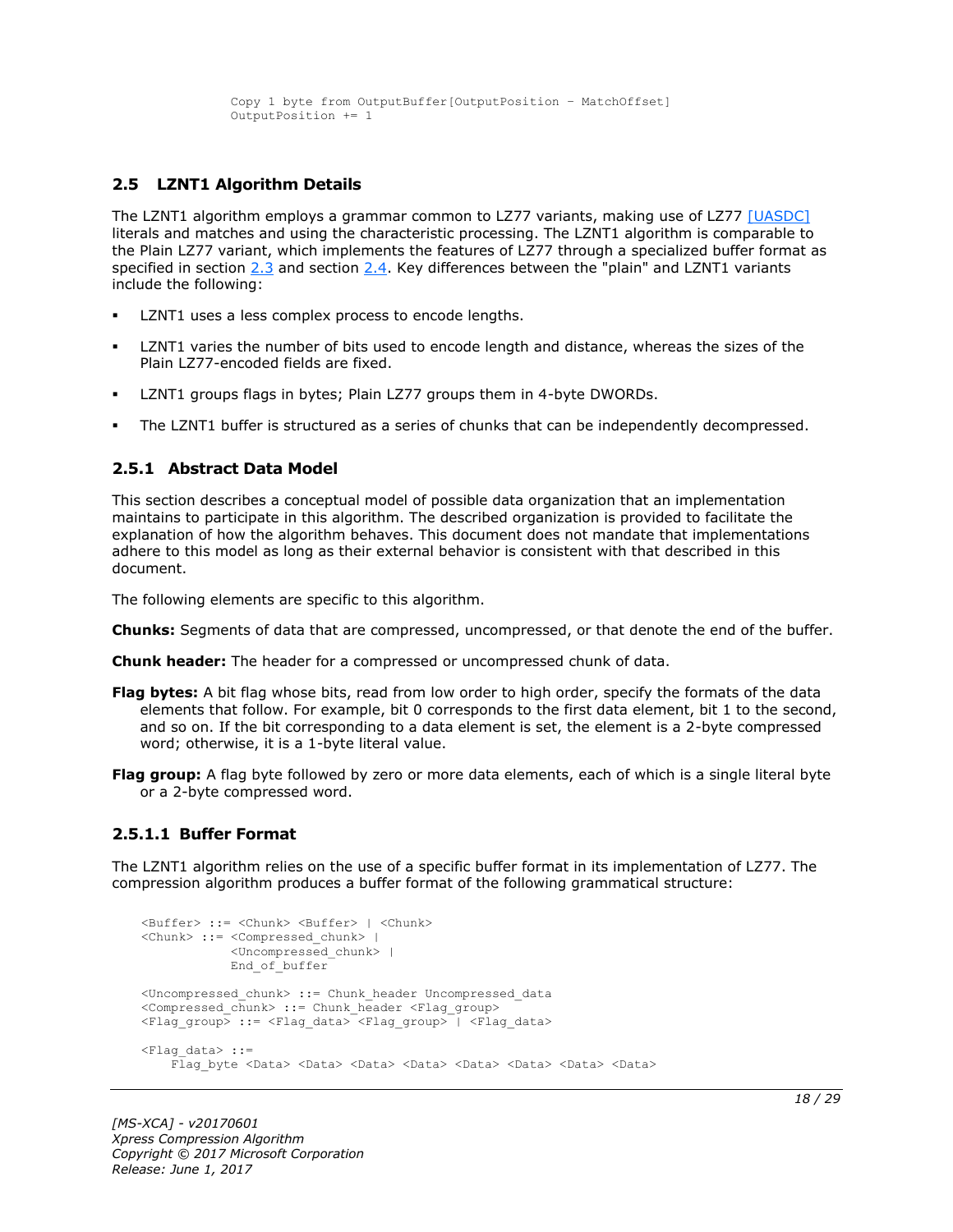```
 | Flag_byte <Data> <Data> <Data> <Data> <Data> <Data> <Data>
   | Flag_byte <Data> <Data> <Data> <Data> <Data> <Data>
   | Flag_byte <Data> <Data> <Data> <Data> <Data>
   | Flag_byte <Data> <Data> <Data> <Data>
   | Flag_byte <Data> <Data> <Data> 
   | Flag_byte <Data> <Data>
   | Flag_byte <Data> 
<Data> ::= Literal | Compressed_word
```
A compressed data buffer consists of one or more **chunks**. A chunk is either compressed, uncompressed, or it denotes the end of the buffer. If the chunk is uncompressed, it contains a **chunk header** followed by uncompressed data; if it is compressed, it contains a chunk header followed by a series of one or more pieces of flagged data. Finally, a piece of flagged data consists of a **flag byte** that is followed by no more than 8 individual data elements.

The following sections describe the structure of each of these grammatical elements, including constraints on their usage that are not expressed in the raw grammar.

#### <span id="page-18-0"></span>**2.5.1.2 Buffers and Chunks**

A compressed buffer consists of a series of one or more compressed output **chunks**. Each chunk begins with a 16-bit header.

If both bytes of the header are 0, the header is an *End\_of\_buffer* terminal that denotes the end of the compressed data stream.

Otherwise, the header MUST be formatted as follows:

- Bit 15 indicates whether the chunk contains compressed data.
- Bits [14:12] contain a signature indicating the format of the subsequent data.
- Bits [11:0] contain the size of the compressed chunk, minus three bytes.

Bit 15 indicates whether the chunk contains compressed data. If this bit is zero, the **chunk header** is followed by uncompressed literal data. If this bit is set, the next byte of the chunk is the beginning of a *Flag\_group* nonterminal that describes some compressed data.

Bits 14 down to 12 contain a signature value. This value MUST always be 3 (unless the header denotes the end of the compressed buffer).

Bits 11 down to 0 contain the size of the compressed chunk minus three bytes. This size otherwise includes the size of any metadata in the chunk, including the chunk header. If the chunk is uncompressed, the total amount of uncompressed data therein can be computed by adding 1 to this value (adding 3 bytes to get the total chunk size, then subtracting 2 bytes to account for the chunk header).

The *End\_of\_buffer* character is not required to terminate the compressed buffer. The character is used, however, if space allows. For example, given 20 kilobytes (KB) of uncompressed data and a 10 KB buffer to contain the compressed data, if the size of the compressed data (including metadata) is exactly 10 KB, the capacity of the buffer has been met. In such a case, the *End\_of\_buffer* terminal is not written.

Because the presence of this terminal is not guaranteed, the size of the compressed data MUST be known before data in this format is decompressed.

If an *End\_of\_buffer* terminal is added, the size of the final compressed data is considered not to include the size of the *End\_of\_buffer* terminal.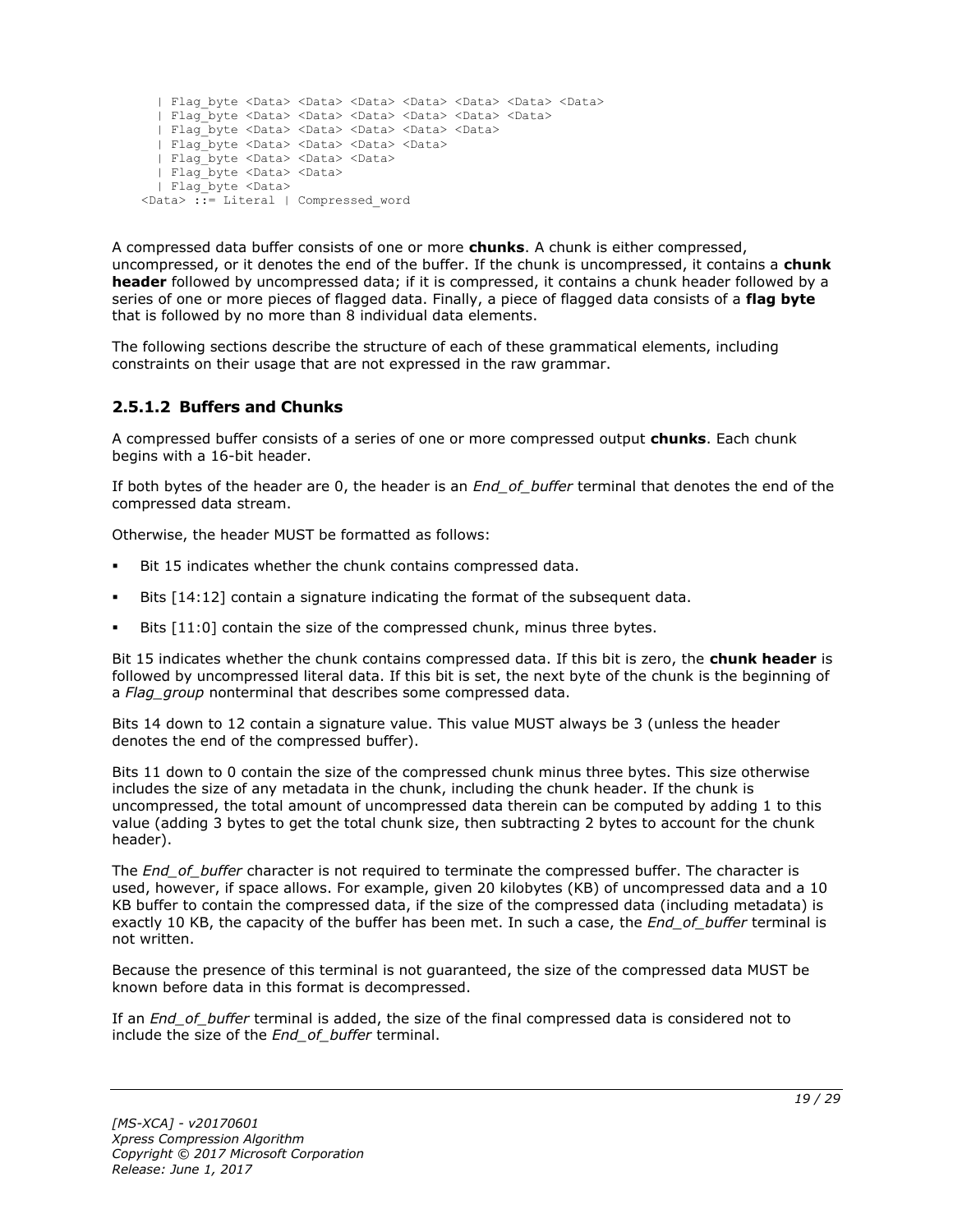#### <span id="page-19-0"></span>**2.5.1.3 Flag Groups**

If a **chunk** is compressed, its **chunk header** is immediately followed by the first byte of a *Flag\_group* nonterminal.

A **flag group** consists of a **flag byte** followed by zero or more data elements. Each data element is either a single literal byte or a two-byte compressed word. The individual bits of a **flag byte**, taken from low-order bits to high-order bits, specify the formats of the subsequent data elements (such that bit 0 corresponds to the first data element, bit 1 to the second, and so on). If the bit corresponding to a data element is set, the element is a two-byte compressed word; otherwise, it is a one-byte literal.

#### <span id="page-19-1"></span>**2.5.1.4 Data Elements**

A data element MUST either be an uncompressed literal or a compressed word. An uncompressed literal is a byte of data that was not compressed and can therefore be treated as part of the uncompressed data stream. A compressed word is a two-byte value that contains a length and a displacement and whose format varies depending on the portion of the data that is being processed.

Each compressed word consists of a D-bit displacement in the high-order bits and an L-bit length in the low-order bits, subject to the constraints that  $4 \leq D \leq 12$ ,  $4 \leq L \leq 12$ , and  $D + L = 16$ . The displacement in a compressed word is the difference between the current location in the uncompressed data (either the current read point when compressing or the current write point when decompressing) and the location of the uncompressed data corresponding to the compressed word, minus one byte. The length is the amount of uncompressed data that can be found at the appropriate displacement, minus three bytes. While using the compressed buffers, the stored displacement must be incremented by 1 and the stored length must be incremented by 3, to get the actual displacement and length.

For example, the input data for a given compression consists of the following stream:

F F G A A G F E D D E F F E E | F F G A A G F E D D E F E D D

In this case, the data prior to the vertical bar has already been compressed. The next 12 characters of the input stream match the first 12 characters of the data that was already compressed. Moreover, the distance from the current input pointer to the start of this matching string is 15 characters. This can be described by the  $\langle$ displacement, length> pair of  $\langle$ 15, 12>.

Decompression of this data produces the first portion of the input stream:

F F G A A G F E D D E F F E E |

The next data element is a <15,  $12$  bisplacement-length pair. The start of the uncompressed data is 15 characters behind the last character in the already uncompressed data, and the length of the data to read is 12 characters. Decompression results in the following buffer.

F F G A A G F E D D E F F E E F F G A A G F E D D E F |

This matches the original data stream.

F F G A A G F E D D E F F E E F F G A A G F E D D E F E D D

The sizes of the displacement and length fields of a compressed word vary with the amount of uncompressed data in the current chunk that has already been processed. The format of a given compressed word is determined as follows: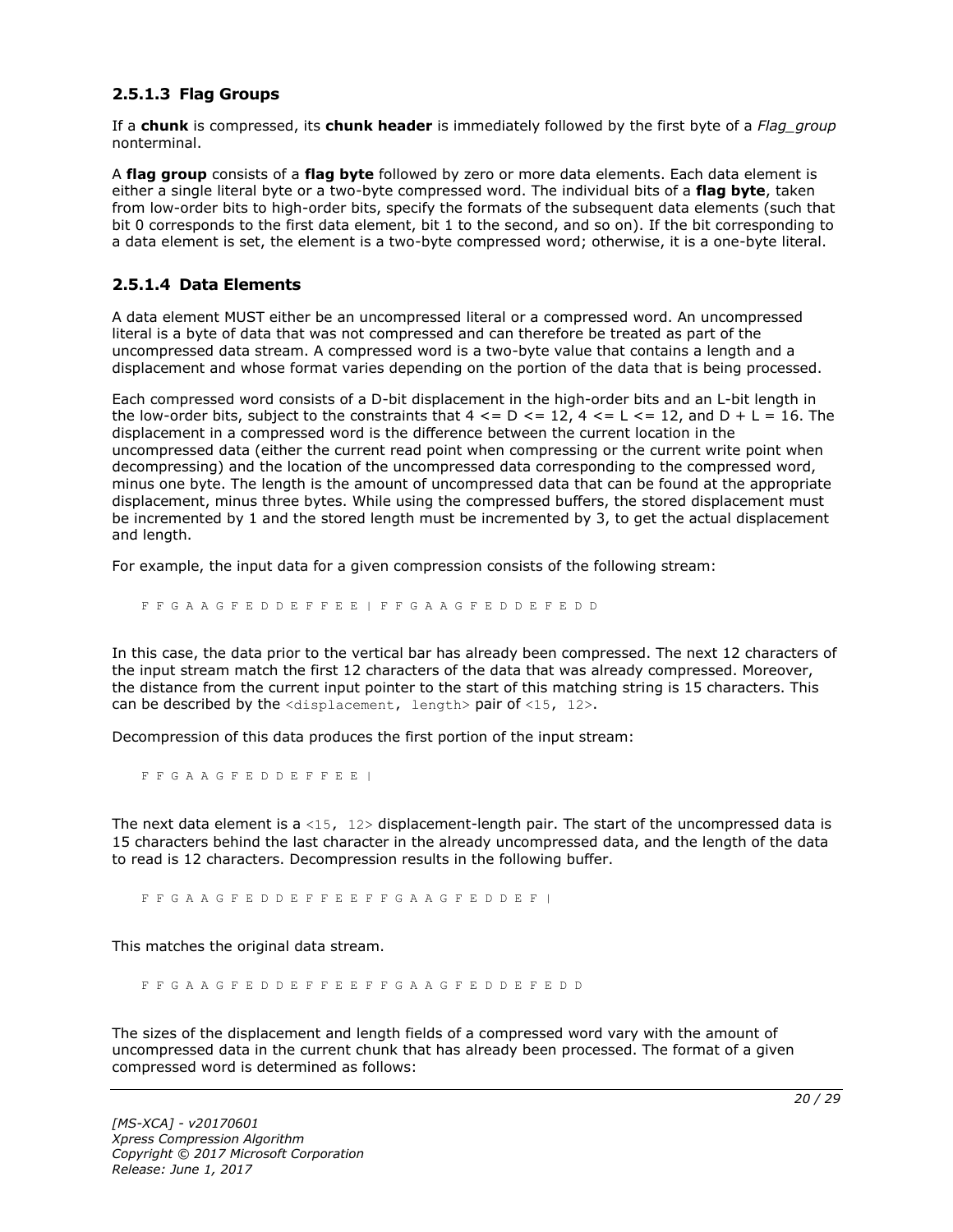Let U be the amount of uncompressed data that has already been processed in the current chunk (either the amount that has been read when compressing data or the amount that has been written when decompressing data).

Note that U depends on the offset from the start of a chunk and not the offset from the beginning of the uncompressed data.

Then let M be the largest value in  $[4...12]$  such that  $2^{M-1} < U$ , or 4 if there is no such value.

A compressed word then has the format  $D = M$  and  $L = 16 - M$ , with the displacement occupying D high-order bits and the length occupying L low-order bits.

#### <span id="page-20-0"></span>**2.5.2 Initialization**

None.

#### <span id="page-20-1"></span>**2.5.3 Processing Rules**

Input streams are compressed in units of 4096 bytes. The process of creating a chunk is complete if at least 4096 bytes of data or the remainder of the input buffer is compressed. If the data remains in the input buffer, the processing of a new chunk is started.

Lempel-Ziv compression does not require that the entirety of the data to which a compressed word refers actually be in the uncompressed buffer when the word is processed. In other words, it is not required that  $(U -$  displacement + length < U). Therefore, when processing a compressed word, data MUST be copied from the start of the uncompressed target region to the end—that is, the byte at (U – displacement) MUST be copied first, then  $(U -$  displacement  $+ 1)$ , and so on, because the compressed word might refer to data that will be written during decompression.

Some of the bits in a flag byte might not be used. To process compressed buffers, the size of the compressed chunk that is stored in the chunk header MUST be used to determine the position of the last valid byte in the chunk. The size value MUST ignore flag bits that correspond to bytes outside the chunk.

#### <span id="page-20-2"></span>**2.5.4 Processing**

For a discussion of [LZ77](#page-4-4) processing similar to that of the LZNT1 variant, see sections [2.3](#page-14-0) and [2.4](#page-15-0) on Plain LZ77 compression and decompression.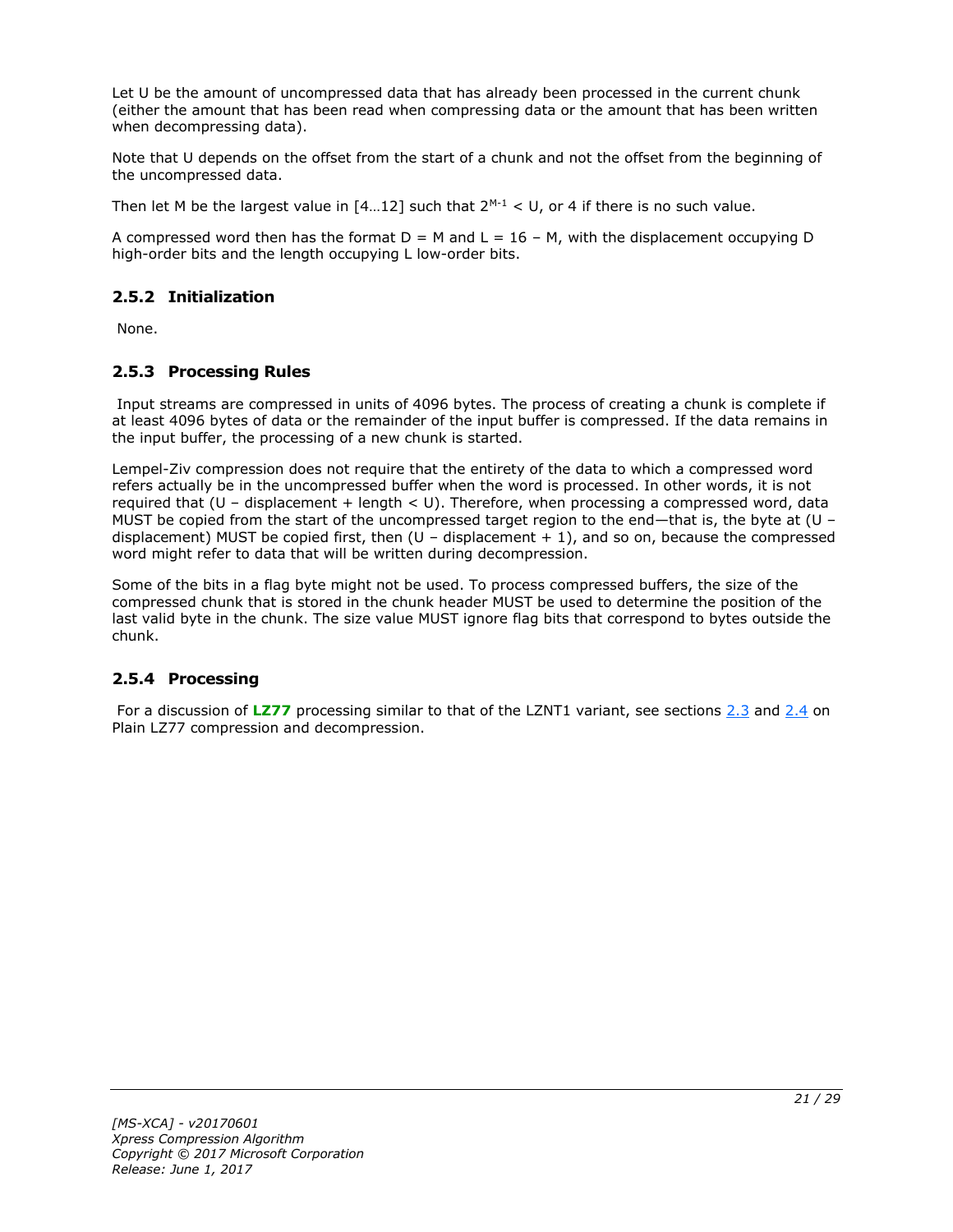### <span id="page-21-0"></span>**3 Algorithm Examples**

#### <span id="page-21-1"></span>**3.1 LZ77**

With the Plain LZ77 variant of the algorithm, the uncompressed ASCII string abcdefghijklmnopgrstuvwxyz is compressed as follows, in hexadecimal.

3f 00 00 00 61 62 63 64 65 66 67 68 69 6a 6b 6c 6d 6e 6f 70 71 72 73 74 75 76 77 78 79 7a

The first 4 bytes encode the first 32 literal or match flags (in this case, 26 zero bits, representing the 26 literals to follow, then 6 one bits, because any extra flag bits are ones). The next 26 bytes are the ASCII representation of the input string.

The uncompressed input is the 300-byte ASCII string:

abcabcabcabcabcabcabcabcabcabcabcabcabcabcabcabcabcabcabcabcabcabcabcabcabcabcabcabcabcabcabc abcabcabcabcabcabcabcabcabcabcabcabcabcabcabcabcabcabcabcabcabcabcabcabcabcabcabcabcabcabcabc abcabcabcabcabcabcabcabcabcabcabcabcabcabcabcabcabcabcabcabcabcabcabcabcabcabcabcabcabcabcabc abcabcabcabcabcabcabc

In this case, using Plain LZ77, those 300 bytes are encoded as follows:

ff ff ff 1f 61 62 63 17 00 0f ff 26 01

This is the encoding of abc [match: distance =  $3$ , length = 297].

#### <span id="page-21-2"></span>**3.2 LZ77+Huffman**

The uncompressed ASCII string abcdefghijklmnopqrstuvwxyz is compressed as a sequence of literals, as follows, in hexadecimal.

00 00 00 00 00 00 00 00 00 00 00 00 00 00 00 00 00 00 00 00 00 00 00 00 00 00 00 00 00 00 00 00 00 00 00 00 00 00 00 00 00 00 00 00 00 00 00 00 50 55 55 55 55 55 55 55 55 55 55 45 44 04 00 00 00 00 00 00 00 00 00 00 00 00 00 00 00 00 00 00 00 00 00 00 00 00 00 00 00 00 00 00 00 00 00 00 00 00 00 00 00 00 00 00 00 00 00 00 00 00 00 00 00 00 00 00 00 00 00 00 00 00 00 00 00 00 00 00 04 00 00 00 00 00 00 00 00 00 00 00 00 00 00 00 00 00 00 00 00 00 00 00 00 00 00 00 00 00 00 00 00 00 00 00 00 00 00 00 00 00 00 00 00 00 00 00 00 00 00 00 00 00 00 00 00 00 00 00 00 00 00 00 00 00 00 00 00 00 00 00 00 00 00 00 00 00 00 00 00 00 00 00 00 00 00 00 00 00 00 00 00 00 00 00 00 00 00 00 00 00 00 00 00 00 00 00 00 00 00 00 00 00 00 00 00 00 00 00 00 00 00 00 00 00 00 00 d8 52 3e d7 94 11 5b e9 19 5f f9 d6 7c df 8d 04 00 00 00 00

The first 256 bytes represent the **[Huffman code](#page-4-8)** lengths. In this case, most of these values are zero because those symbols are not used. The few nonzero values represent the code lengths (5 bits or 4 bits in this case) of the literal symbols corresponding to the ASCII characters of the lowercase alphabet, as well as the end-of-file (EOF) symbol (symbols index 256). The last few bytes in the buffer are the Huffman encoding of the string abcdefghijklmnopgrstuvwxyz[EOF].

The uncompressed data is the following 300-byte ASCII string:

abcabcabcabcabcabcabcabcabcabcabcabcabcabcabcabcabcabcabcabcabcabcabcabcabcabcabcabcabcabcabc abcabcabcabcabcabcabcabcabcabcabcabcabcabcabcabcabcabcabcabcabcabcabcabcabcabcabcabcabcabcabc abcabcabcabcabcabcabcabcabcabcabcabcabcabcabcabcabcabcabcabcabcabcabcabcabcabcabcabcabcabcabc abcabcabcabcabcabcabc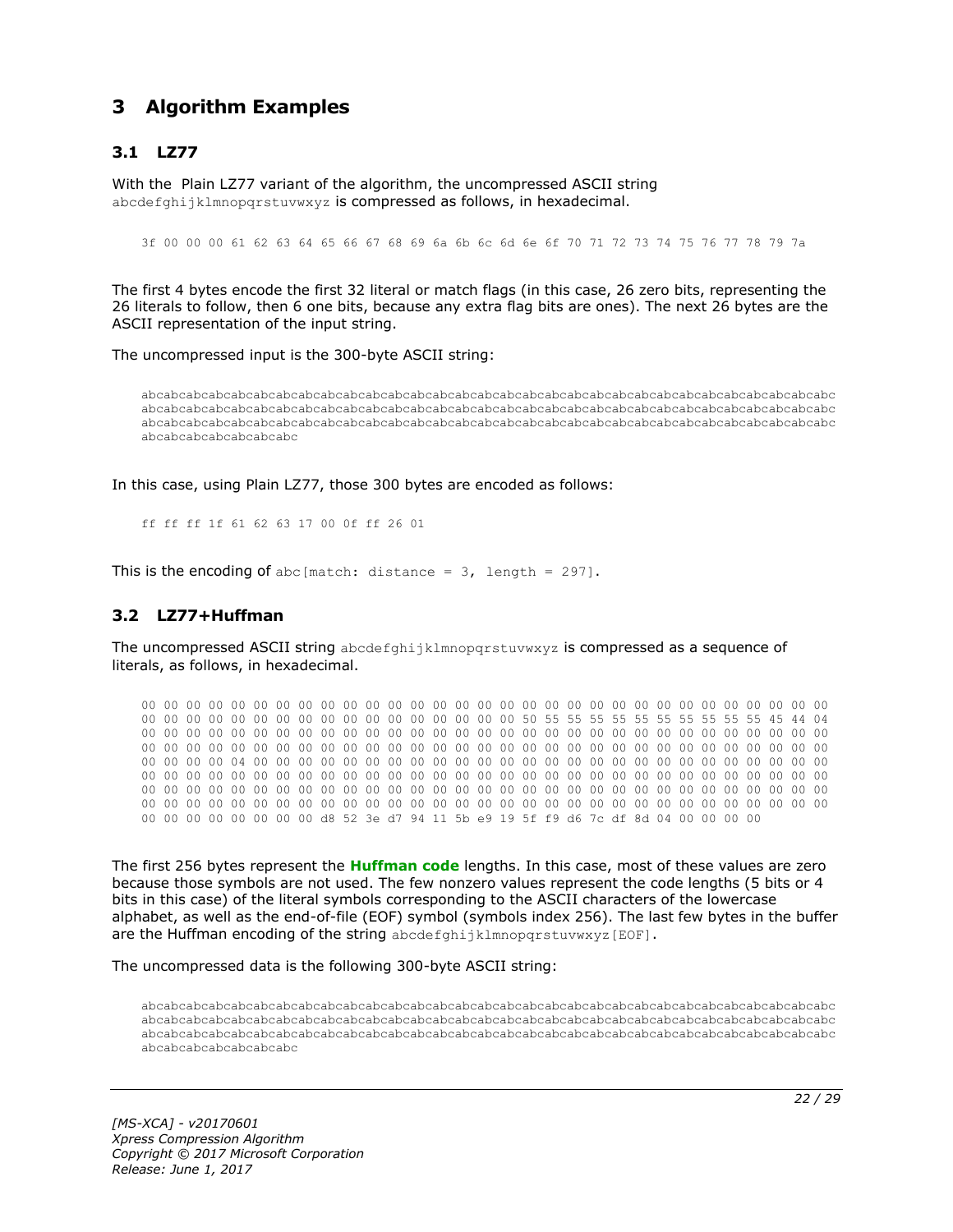#### The LZ77+Huffman algorithm encodes it as follows:

00 00 00 00 00 00 00 00 00 00 00 00 00 00 00 00 00 00 00 00 00 00 00 00 00 00 00 00 00 00 00 00 00 00 00 00 00 00 00 00 00 00 00 00 00 00 00 00 30 23 00 00 00 00 00 00 00 00 00 00 00 00 00 00 00 00 00 00 00 00 00 00 00 00 00 00 00 00 00 00 00 00 00 00 00 00 00 00 00 00 00 00 00 00 00 00 00 00 00 00 00 00 00 00 00 00 00 00 00 00 00 00 00 00 00 00 00 00 00 00 00 00 00 00 00 00 00 00 02 00 00 00 00 00 00 00 00 00 00 00 00 00 00 20 00 00 00 00 00 00 00 00 00 00 00 00 00 00 00 00 00 00 00 00 00 00 00 00 00 00 00 00 00 00 00 00 00 00 00 00 00 00 00 00 00 00 00 00 00 00 00 00 00 00 00 00 00 00 00 00 00 00 00 00 00 00 00 00 00 00 00 00 00 00 00 00 00 00 00 00 00 00 00 00 00 00 00 00 00 00 00 00 00 00 00 00 00 00 00 00 00 00 00 00 00 00 00 00 00 00 00 00 00 00 00 00 a8 dc 00 00 ff 26 01

The first 256 bytes are the Huffman code lengths. The nonzero symbols are the literals 'a', 'b', and 'c'; the EOF symbol; and one match symbol. The last few bytes encode abc[match: distance=3, length=297][EOF]. This example illustrates how long match lengths are encoded. In the last bytes of the compressed data, note the calculation  $0x126 = 294 = 297 - 3$ . Because it is the minimum match length, 3 is subtracted from each match length before it is encoded.

#### <span id="page-22-0"></span>**3.3 LZNT1**

The following shows an example of **[LZ77](#page-4-4)** compression in which the compressed word references data that is not wholly contained in the uncompressed buffer at the time when the word is processed. In this scenario, the compressed word is processed by copying data from the start of the uncompressed target region to the end.

The following ANSI string, including the terminal NUL, is 142 bytes in length.

F# F# G A A G F# E D D E F# F# E E F# F# G A A G F# E D D E F# E D D E E F# D E F# G F# D E F# G F# E D E A F# F# G A A G F# E D D E F# E D D

The algorithm, using the standard compression engine, produces the following hexadecimal output with a length of 59 bytes.

| 0x00000000: 38 b0 88 46 23 20 00 20 |  |  |  |  |
|-------------------------------------|--|--|--|--|
| 0x00000008: 47 20 41 00 10 a2 47 01 |  |  |  |  |
| 0x00000010: a0 45 20 44 00 08 45 01 |  |  |  |  |
| 0x00000018: 50 79 00 c0 45 20 05 24 |  |  |  |  |
| 0x00000020: 13 88 05 b4 02 4a 44 ef |  |  |  |  |
| 0x00000028: 03 58 02 8c 09 16 01 48 |  |  |  |  |
| 0x00000030: 45 00 be 00 9e 00 04 01 |  |  |  |  |
| 0x00000038: 18 90 00                |  |  |  |  |

The compressed data is contained in a single chunk. The chunk header, interpreted as a 16-bit value, is 0xB038. Bit 15 is 1, so the chunk is compressed; bits 14 through 12 are the correct signature value (3); and bits 11 through 0 are decimal 56, so the chunk is 59 bytes in size.

The next byte, 0x88, is a flag byte. Bits 0, 1, and 2 of this byte are clear, so the next 3 bytes are not compressed. They are 0x46 ('F'), 0x23 ('#'), and 0x20 (a space). The output stream now contains "F# ".

Bit 3 of the flag byte is set, however, so the next two bytes are part of a compressed word; in this case, that word is 0x2000. Here, the offset from the start of the uncompressed data, U, is 3 bytes; there is no value M such that M  $>= 4$  and  $2^{M-1} < U$ , so the compressed word has 4 bits of displacement and 12 bits of length. The stored displacement is 2 (0010) and the stored length is 0 (0000 0000 0000); the actual displacement is 3 (2 + 1 = 3) and the length is 3 (0 + 3 = 3). The next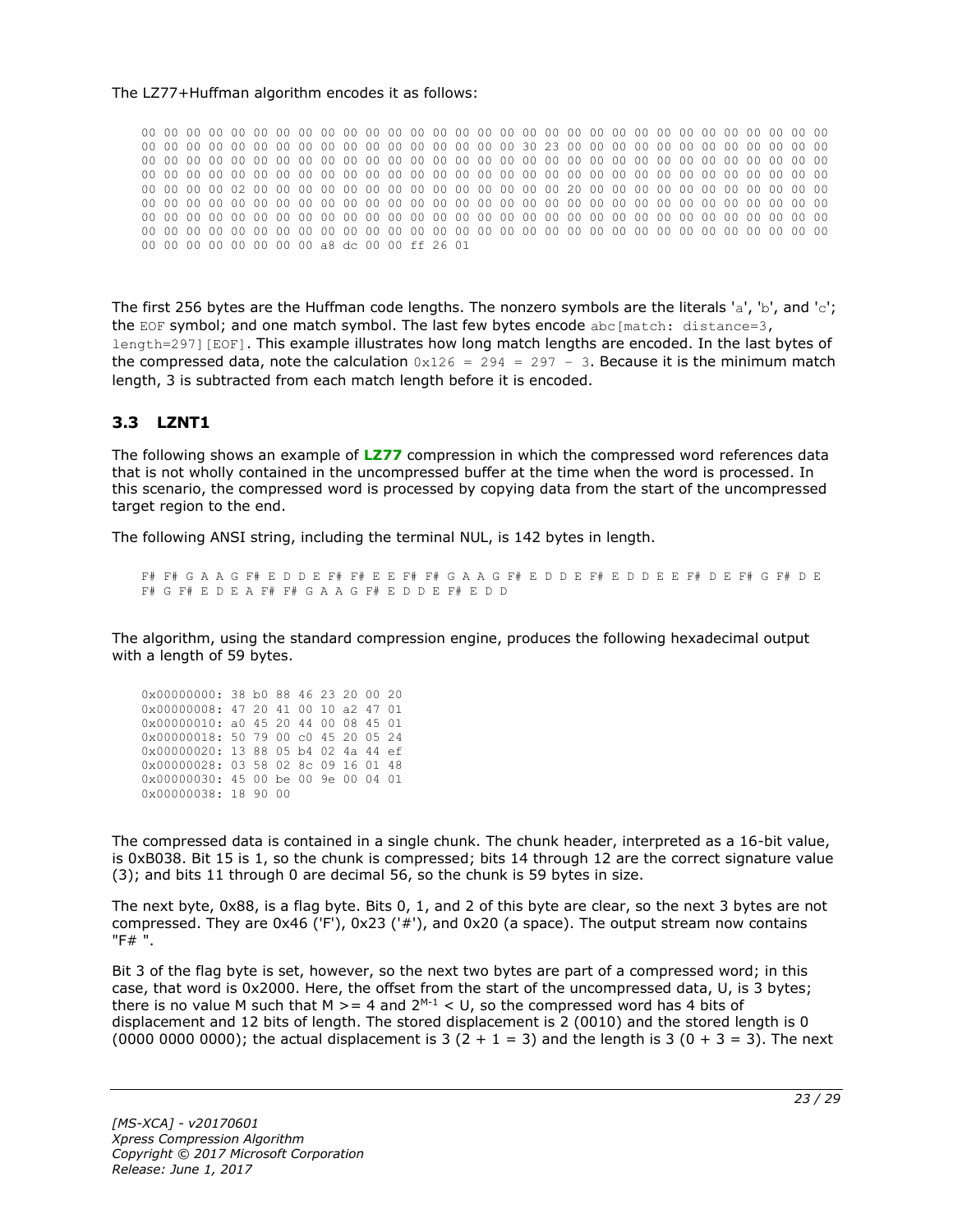3 characters of uncompressed data are "F# ", which results in an uncompressed string of length 6: "F# F# ".

Bits 4 through 6 of the flag byte are clear, so the next three bytes are literals: 0x47 ('G'), 0x20 (a space), and 0x41 ('A'). The string is now "F# F# G A". Bit 7 is set, so the next two bytes are a compressed word, 0x1000. The offset from the start of the chunk is 9 bytes, so the compressed word once again has 4 bits of displacement and 12 bits of length. The stored displacement is 1 (0001) and the stored length is 0 (0000 0000 0000); thus, the final displacement is 2 (1 + 1 = 2) and the final length is  $3(0 + 3 = 3)$ .

This is a case in which the current uncompressed length (9 bytes) minus the displacement plus the length (10 bytes) actually exceeds the amount of uncompressed data, so character-by-character copying from the beginning of the displaced region is important. The first character is a space, so the string is "F# F# G A "; the next character is an A, resulting in "F# F# G A A"; and the next is the space that was just written, resulting in "F# F# G A A ".

The rest of the decompression proceeds similarly.

The final flag byte is located at offset 0x37. This is the 56th byte of compressed data; only three bytes remain. The flag byte is 0x01, so the next two bytes are a single compressed word. The final byte is a literal value, 0x00. The remainder of the flag byte is ignored because no data remains in the buffer.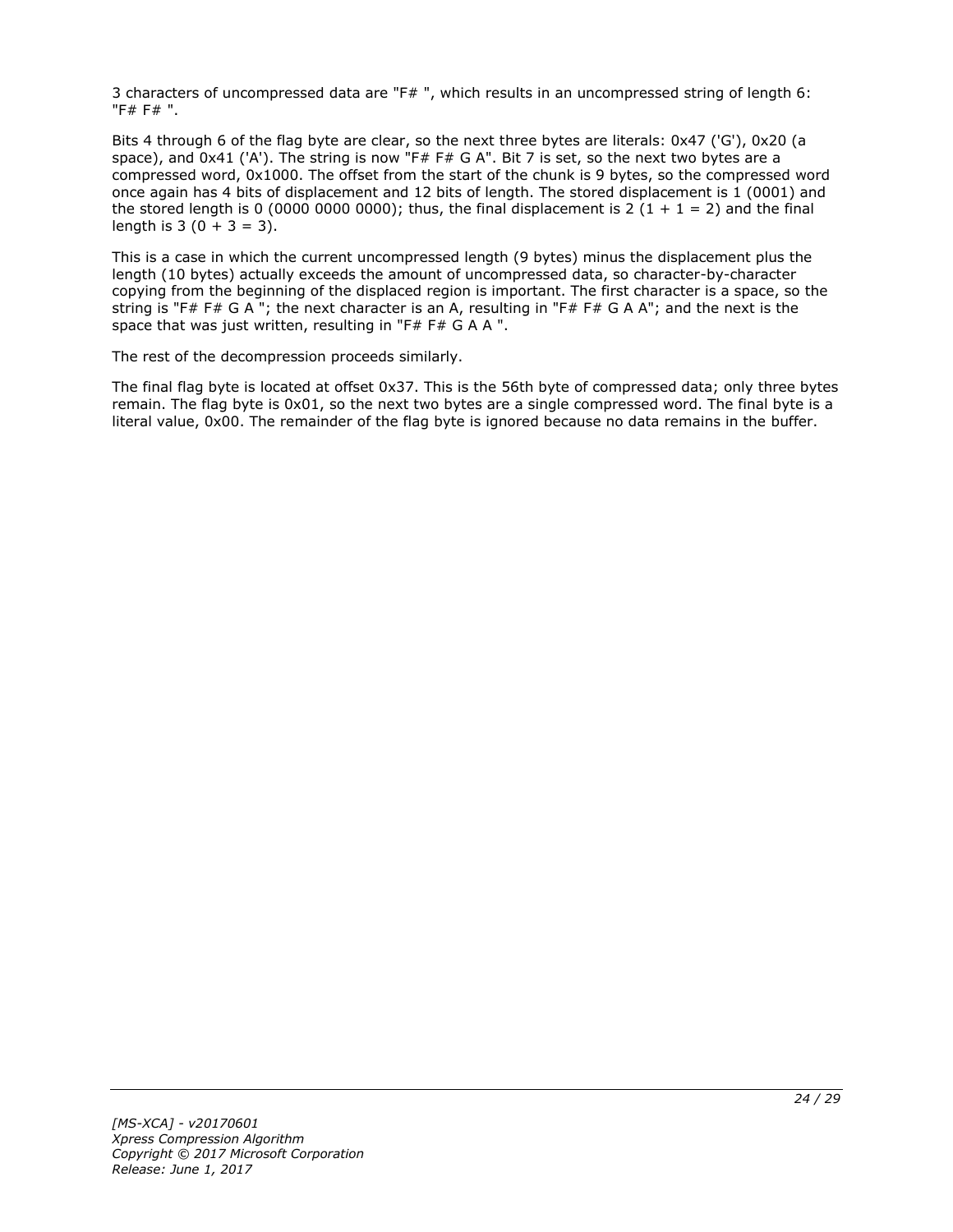### <span id="page-24-0"></span>**4 Security**

#### <span id="page-24-1"></span>**4.1 Security Considerations for Implementers**

Implementers of the decompression method need to ensure that their code fails correctly on invalid input instead of overwriting memory locations outside the caller's output buffer. Implementers need to assume that the input buffer could be corrupted or might be maliciously constructed to cause the decompression function to read or write outside the buffers it is provided. A particularly subtle case involves guarding against integer/pointer overflow bugs when the input buffer contains long match lengths.

#### <span id="page-24-2"></span>**4.2 Index of Security Parameters**

None.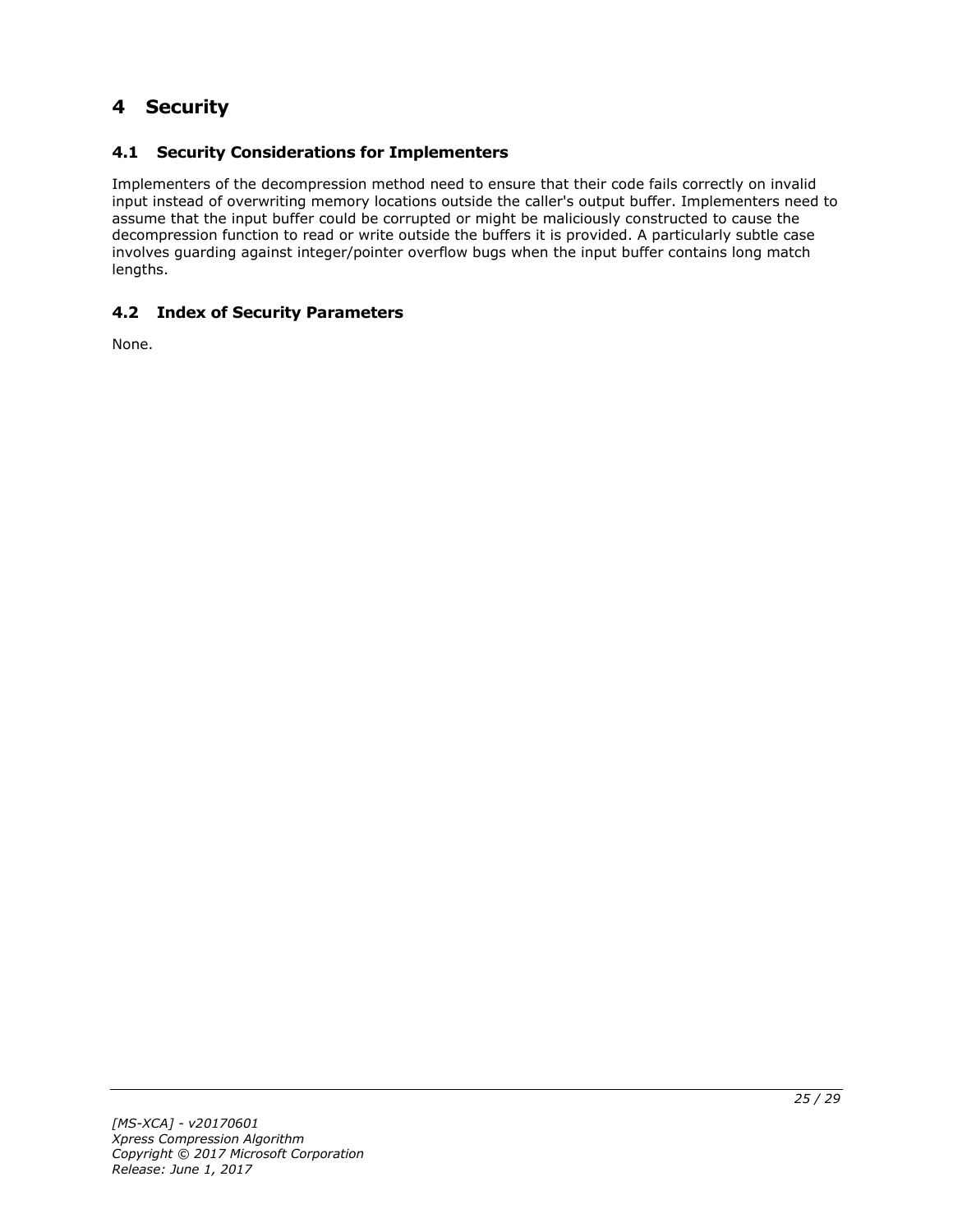### <span id="page-25-0"></span>**5 Appendix A: Product Behavior**

The information in this specification is applicable to the following Microsoft products or supplemental software. References to product versions include released service packs.

- Windows 2000 operating system
- Windows XP operating system
- Windows Server 2003 operating system
- Windows Server 2003 R2 operating system
- Windows Vista operating system
- Windows Server 2008 operating system
- Windows 7 operating system
- Windows Server 2008 R2 operating system
- Windows 8 operating system
- Windows Server 2012 operating system
- Windows 10 operating system
- Windows Server 2016 operating system

Exceptions, if any, are noted below. If a service pack or Quick Fix Engineering (QFE) number appears with the product version, behavior changed in that service pack or QFE. The new behavior also applies to subsequent service packs of the product unless otherwise specified. If a product edition appears with the product version, behavior is different in that product edition.

Unless otherwise specified, any statement of optional behavior in this specification that is prescribed using the terms "SHOULD" or "SHOULD NOT" implies product behavior in accordance with the SHOULD or SHOULD NOT prescription. Unless otherwise specified, the term "MAY" implies that the product does not follow the prescription.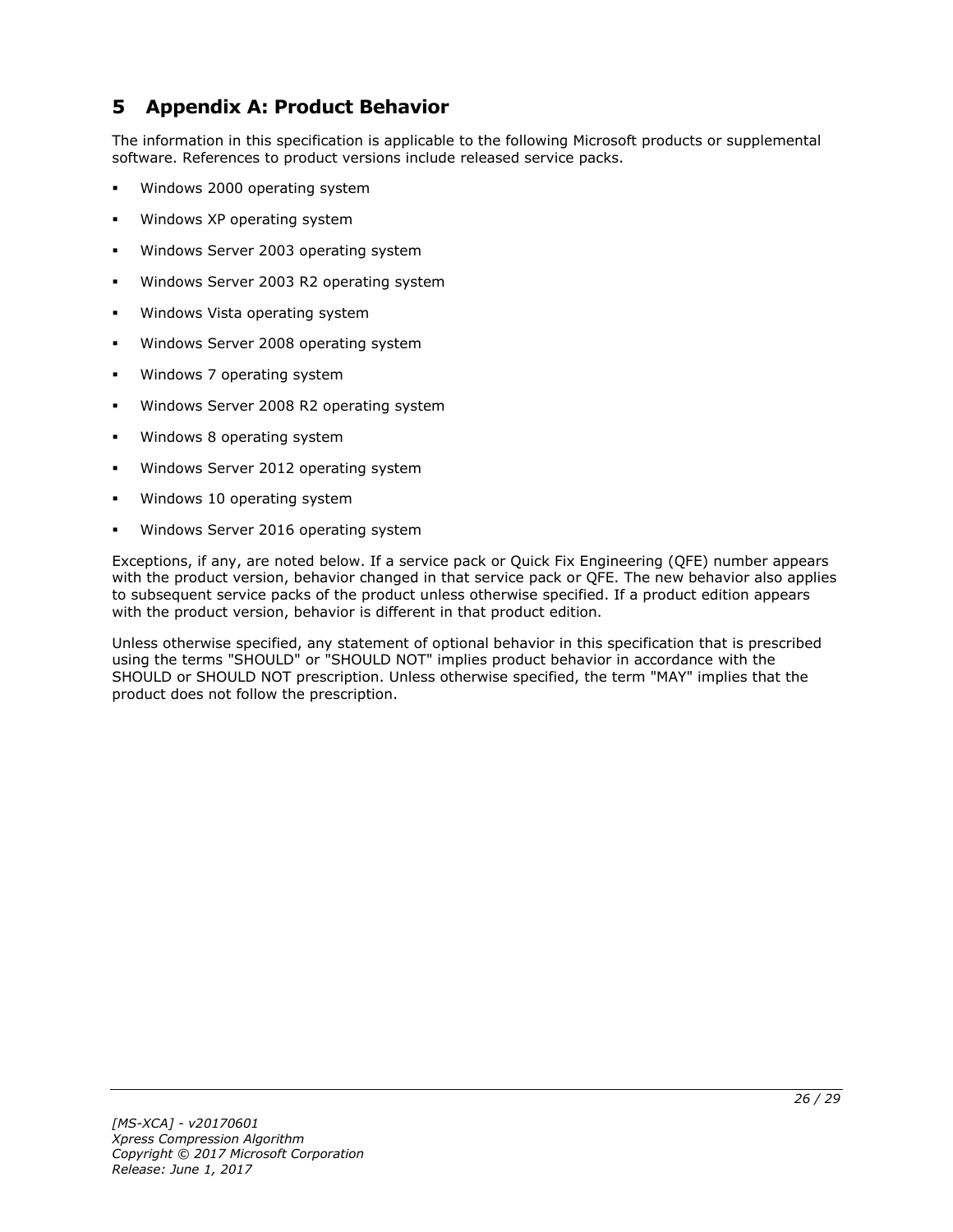# <span id="page-26-0"></span>**6 Change Tracking**

No table of changes is available. The document is either new or has had no changes since its last release.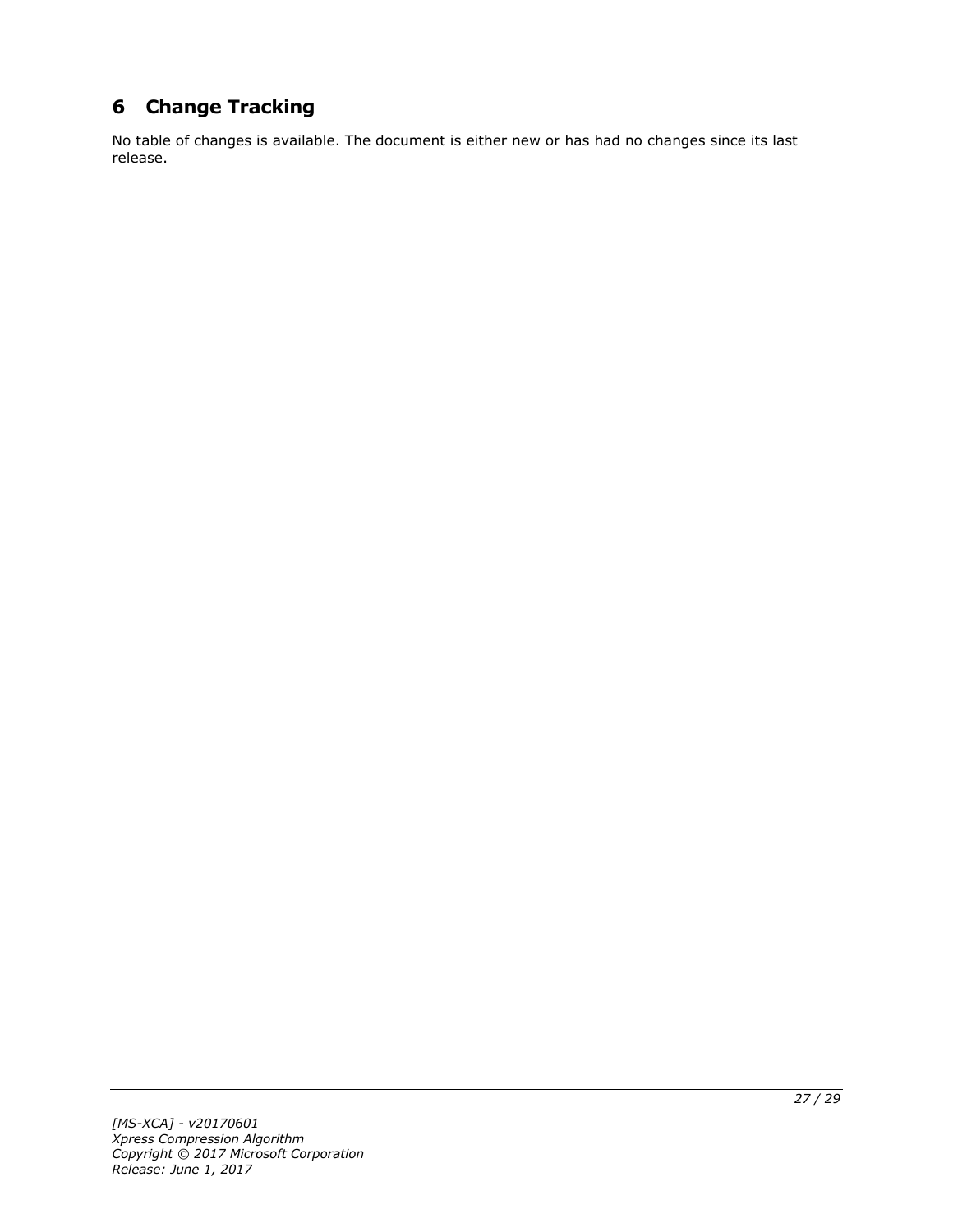# <span id="page-27-0"></span>**7 Index**

#### **A**

Abstract data model [LZ77+Huffman compression algorithm](#page-6-2) 7 [LZNT1](#page-17-1) 18 [plain LZ77 compression algorithm](#page-14-1) 15 [plain LZ77 decompression algorithm](#page-15-1) 16 [Applicability](#page-5-3) 6

#### **C**

[Change tracking](#page-26-0) 27

#### **D**

Data model - abstract [LZ77+Huffman compression algorithm](#page-6-2) 7 [LZ77+Huffman decompression algorithm](#page-12-1) 13 [plain LZ77 compression algorithm](#page-14-1) 15 [plain LZ77 decompression algorithm](#page-15-1) 16

#### **E**

Examples [LZ77](#page-21-1) 22 [LZ77+Huffman](#page-21-2) 22 [LZNT1](#page-22-0) 23

#### **G**

[Glossary](#page-4-1) 5

#### **I**

Implementer - [security considerations](#page-24-1) 25 [Index of security parameters](#page-24-2) 25 [Informative references](#page-5-0) 6 Initialization [LZ77+Huffman compression algorithm](#page-6-3) 7 [LZ77+Huffman decompression algorithm](#page-12-2) 13 [LZNT1](#page-20-0) 21 [plain LZ77 compression algorithm](#page-14-2) 15 [plain LZ77 decompression algorithm](#page-15-2) 16 [Introduction](#page-4-0) 5

#### **L**

[LZ77 example](#page-21-1) 22 LZ77+Huffman Compression [overview](#page-6-1) 7 LZ77+Huffman compression algorithm [abstract data model](#page-6-2) 7 [initialization](#page-6-3) 7 [overview](#page-6-1) 7 phases [final encoding](#page-10-0) 11 [Huffman code construction](#page-9-0) 10 [LZ77](#page-6-6) 7 [processing rules](#page-6-4) 7 LZ77+Huffman decompression algorithm [abstract data model](#page-12-1) 13 [initialization](#page-12-2) 13

 [processing](#page-13-0) 14 [processing rules](#page-12-3) 13 [LZ77+Huffman example](#page-21-2) 22 [LZNT1 algorithm abstract data model](#page-17-1) 18 [LZNT1 algorithm buffer format](#page-17-2) 18 [LZNT1 algorithm details](#page-17-0) 18 [LZNT1 algorithm initialization](#page-20-0) 21 [LZNT1 algorithm processing](#page-20-2) 21 [LZNT1 algorithm processing rules](#page-20-1) 21 [LZNT1 example](#page-22-0) 23

#### **N**

[Normative references](#page-4-3) 5

#### **O**

[Overview \(synopsis\)](#page-5-1) 6

#### **P**

Parameters - [security index](#page-24-2) 25 Phases - LZ77+Huffman compression algorithm [final encoding](#page-10-0) 11 [Huffman code construction](#page-9-0) 10 [LZ77](#page-6-6) 7 Plain LZ77 compression algorithm [abstract data model](#page-14-1) 15 [initialization](#page-14-2) 15 [processing](#page-14-4) 15 [processing rules](#page-14-3) 15 Plain LZ77 decompression algorithm [abstract data model](#page-15-1) 16 [initialization](#page-15-2) 16 [processing](#page-16-1) 17 [processing rules](#page-16-0) 17 Processing [LZ77+Huffman decompression algorithm](#page-13-0) 14 **[LZNT1](#page-20-2) 21** [plain LZ77 compression algorithm](#page-14-4) 15 [plain LZ77 decompression algorithm](#page-16-1) 17 Processing rules [LZ77+Huffman compression algorithm](#page-6-4) 7 [LZ77+Huffman decompression algorithm](#page-12-3) 13 [LZNT1](#page-20-1) 21 [plain LZ77 compression algorithm](#page-14-3) 15 [plain LZ77 decompression algorithm](#page-16-0) 17 [Product behavior](#page-25-0) 26

#### **R**

References [informative](#page-5-0) 6 [normative](#page-4-3) 5 [Relationship to protocols and other algorithms](#page-5-2) 6

#### **S**

**Security**  [implementer considerations](#page-24-1) 25 [parameter index](#page-24-2) 25 [Standards assignments](#page-5-4) 6

*[MS-XCA] - v20170601 Xpress Compression Algorithm Copyright © 2017 Microsoft Corporation Release: June 1, 2017*